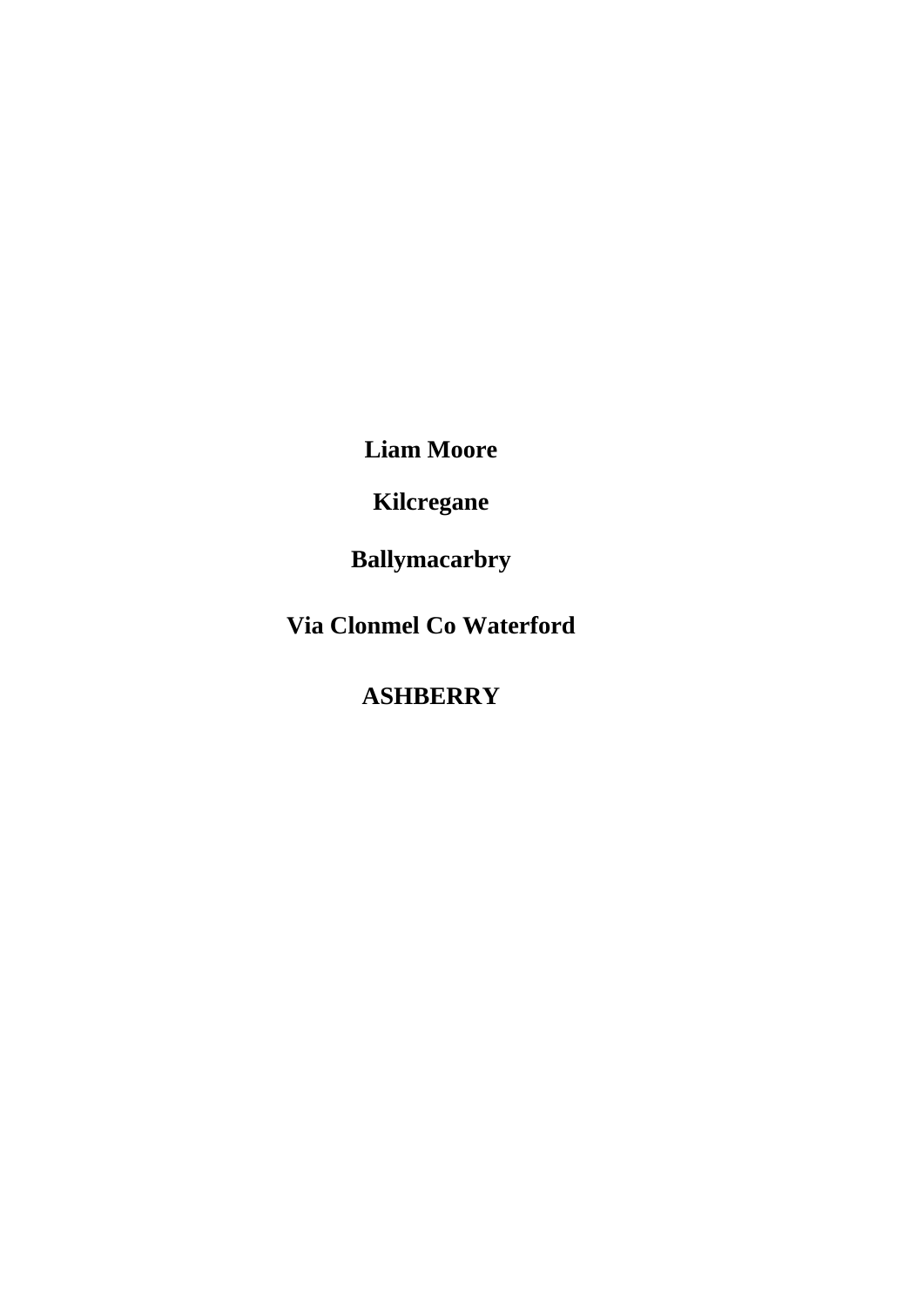| LOT <sub>1</sub>         |      |                                                           |                              |       |                                   |                 |                |                            |                       | HO (81%), FR (16%)                    |                                        |                               |
|--------------------------|------|-----------------------------------------------------------|------------------------------|-------|-----------------------------------|-----------------|----------------|----------------------------|-----------------------|---------------------------------------|----------------------------------------|-------------------------------|
|                          |      | 372216515472202 (2202) Ashberry Agnes 2202 EBI €217       |                              |       |                                   |                 |                |                            |                       | 14-Mar-2020                           | Female (PED)                           |                               |
| Overall Indexes          |      | <b>EBI</b><br>€217                                        | <b>EBI Rel</b><br>37%        |       | <b>Milk</b><br>€70                | Fert<br>€103    |                | Calv<br>€43                | <b>Beef</b><br>$-620$ | <b>Maint</b><br>€17                   | <b>Mgmt</b><br>$\epsilon$ <sup>0</sup> | <b>Health</b><br>$\epsilon$ 4 |
| <b>Milk Traits</b>       |      | Milk Kg<br>$-7$                                           | Fat Kg<br>13.38              |       | Prot Kg<br>7.14                   | Fat $%$<br>0.24 |                | Prot %<br>0.14             |                       |                                       |                                        |                               |
| <b>Fertility Traits</b>  |      | CI<br>$-4.9$ (days)                                       | <b>Survival</b><br>$3.3(\%)$ |       |                                   |                 |                |                            |                       |                                       |                                        |                               |
| <b>Calving Traits</b>    |      | <b>Gestation</b>                                          |                              |       | Risk of dairy heifer calving diff |                 |                | Heifer cdiff $(\% )$       |                       | Cow cdiff $(\% )$                     |                                        |                               |
|                          |      | $-3.81$ (days)                                            |                              |       | N/A                               |                 |                | 5.6                        | (Rel:37%)             | 2.3                                   | (Rel:30%)                              |                               |
| <b>Sire</b>              |      |                                                           |                              |       |                                   |                 | Dam's Sire     |                            |                       |                                       |                                        |                               |
|                          |      | Killalough Samir (FR4439) €251                            |                              |       |                                   |                 |                | Rossbane Leo 1112 (FR4103) |                       |                                       |                                        |                               |
|                          |      | Yield Data of Dam :372212421241776 €179                   |                              |       |                                   |                 |                |                            |                       |                                       |                                        |                               |
| Milk Kgs                 | BF%  | PR%                                                       | <b>BfKgs</b>                 | PrKgs | <b>SCC</b>                        | Days            | Lact           | <b>Calving Date</b>        |                       |                                       |                                        |                               |
| 4524                     | 4.00 | 3.36                                                      | 181                          | 152   | 37                                | 229             | $\mathbf{1}$   | 14-03-20                   |                       |                                       |                                        |                               |
| 5663                     | 4.39 | 3.23                                                      | 249                          | 183   | 126                               | 274             | $\overline{2}$ | 28-01-21                   |                       |                                       |                                        |                               |
| 6811                     | 4.29 | 3.39                                                      | 292                          | 231   | 62                                | 305             | 3              |                            | $20-01-22$ (proj)     |                                       |                                        |                               |
| LOT <sub>2</sub>         |      | Due to calf 12/03/22                                      |                              |       |                                   |                 |                |                            |                       | HO (75%), FR (25%)                    |                                        |                               |
|                          |      | 372216515472169 (2169) Ashberry Aileen 2169 EBI €220      |                              |       |                                   |                 |                |                            |                       | 10-Feb-2020                           | Female (PED)                           |                               |
| Overall Indexes          |      | <b>EBI</b>                                                | <b>EBI Rel</b>               |       | <b>Milk</b>                       | Fert            |                | Calv                       | <b>Beef</b>           | <b>Maint</b>                          | <b>Mgmt</b>                            | <b>Health</b>                 |
|                          |      | €220                                                      | 58%                          |       | €65                               | €104            |                | €40                        | $-\epsilon$ 13        | E21                                   | $-\epsilon$ 1                          | $\epsilon$ <sub>5</sub>       |
| <b>Milk Traits</b>       |      | Milk Kg                                                   | Fat Kg                       |       | Prot Kg                           | Fat $%$         |                | Prot %                     |                       |                                       |                                        |                               |
|                          |      | $-2$                                                      | 7.95                         |       | 8.16                              | 0.14            |                | 0.14                       |                       |                                       |                                        |                               |
| <b>Fertility Traits</b>  |      | CI                                                        | <b>Survival</b>              |       |                                   |                 |                |                            |                       |                                       |                                        |                               |
|                          |      | $-5.9$ (days)                                             | $2.4(\%)$                    |       |                                   |                 |                |                            |                       |                                       |                                        |                               |
| <b>Calving Traits</b>    |      | <b>Gestation</b>                                          |                              |       | Risk of dairy heifer calving diff |                 |                | Heifer cdiff $(\% )$       |                       | Cow cdiff $(\% )$                     |                                        |                               |
|                          |      | $-3.26$ (days)                                            |                              |       | N/A                               |                 |                | 5                          | (Rel:53%)             | 2.3                                   | (Rel:62%)                              |                               |
|                          |      |                                                           |                              |       |                                   |                 |                |                            |                       |                                       |                                        |                               |
| Sire Sire Verified (SNP) |      |                                                           |                              |       |                                   |                 |                | Dam's Sire                 |                       |                                       |                                        |                               |
|                          |      | (Ig) Olcastletown Ronaldo (FR2298) €211                   |                              |       |                                   |                 |                |                            |                       | <b>Ballyhimikin Megatron (FR2427)</b> |                                        |                               |
|                          |      | Yield Data of Dam :372212421211625Dam Verified (SNP) €206 |                              |       |                                   |                 |                |                            |                       |                                       |                                        |                               |
| Milk Kgs                 | BF%  | PR%                                                       | <b>BfKgs</b>                 | PrKgs | <b>SCC</b>                        | Days            | Lact           | <b>Calving Date</b>        |                       |                                       |                                        |                               |
| 5127                     | 4.35 | 3.50                                                      | 223                          | 179   | 43                                | 280             | $\mathbf{1}$   | $26 - 01 - 19$             |                       |                                       |                                        |                               |
| 5700                     | 4.49 | 3.65                                                      | 256                          | 208   | 40                                | 282             | $\mathbf{2}$   | $10 - 02 - 20$             |                       |                                       |                                        |                               |
| 6500                     | 5.05 | 3.62                                                      | 328                          | 236   | 40                                | 305             | 3              | $24-01-21$                 |                       |                                       |                                        |                               |
| 7125                     | 4.71 | 3.55                                                      | 336                          | 253   | 47                                | 305             | $\overline{4}$ |                            | $22-01-22$ (proj)     |                                       |                                        |                               |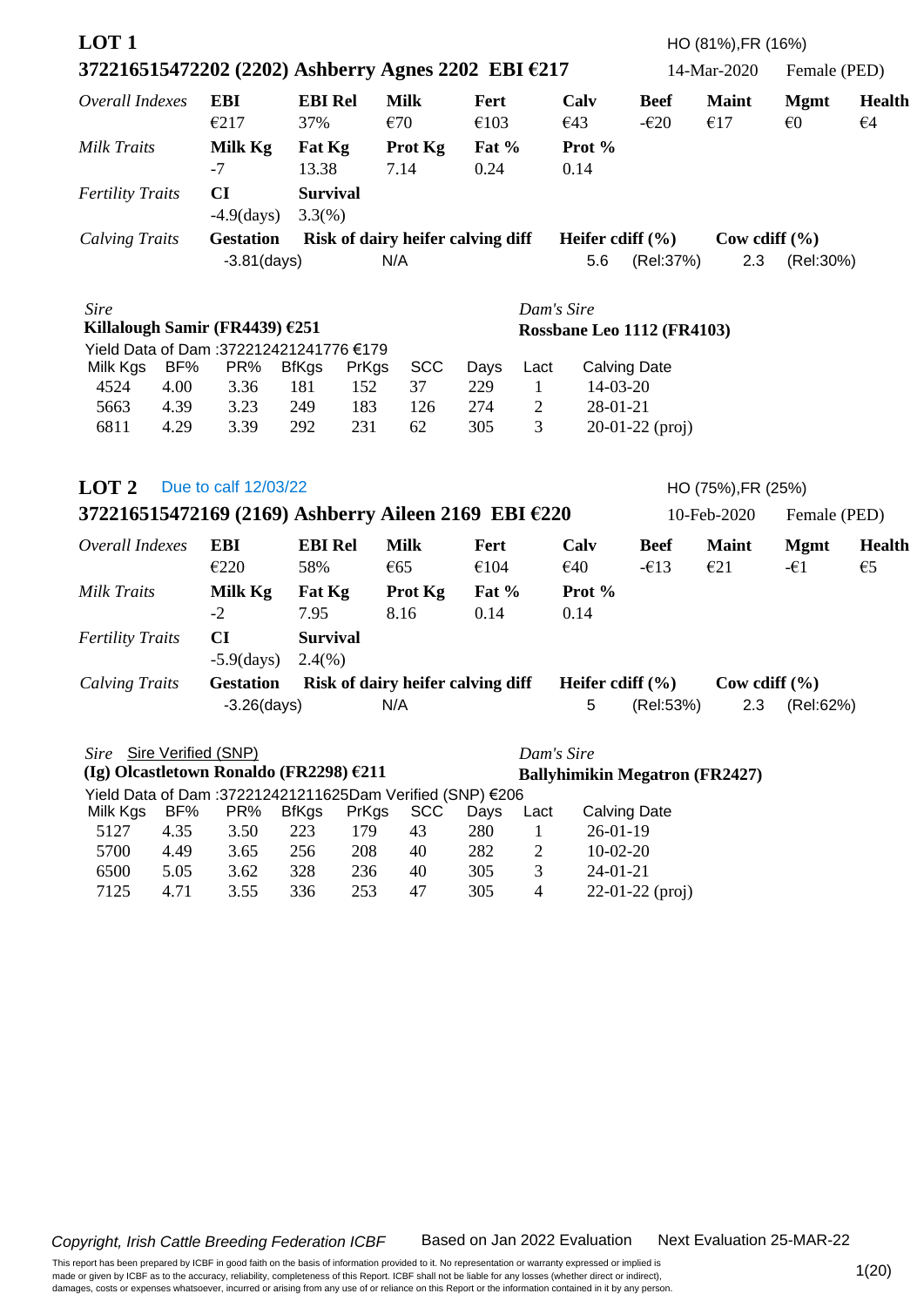| LOT <sub>3</sub>                                    |              |                                                           |                     |              |                                   |             |                      |                            |                                  | HO (72%), FR (28%)                  |              |               |
|-----------------------------------------------------|--------------|-----------------------------------------------------------|---------------------|--------------|-----------------------------------|-------------|----------------------|----------------------------|----------------------------------|-------------------------------------|--------------|---------------|
| 372216515442158 (2158) Ashberry Snowy 2158 EBI €219 |              |                                                           |                     |              |                                   |             |                      |                            |                                  | 04-Feb-2020                         | Female (PED) |               |
| Overall Indexes                                     |              | <b>EBI</b>                                                | <b>EBI Rel</b>      |              | <b>Milk</b>                       | <b>Fert</b> |                      | Calv                       | <b>Beef</b>                      | <b>Maint</b>                        | <b>Mgmt</b>  | <b>Health</b> |
|                                                     |              | €219                                                      | 37%                 |              | €74                               | €77         |                      | €52                        | $-\epsilon$ 7                    | €12                                 | $\epsilon$ 7 | €6            |
| <b>Milk Traits</b>                                  |              | Milk Kg                                                   | Fat Kg              |              | Prot Kg                           | Fat $%$     |                      | Prot %                     |                                  |                                     |              |               |
|                                                     |              | 51                                                        | 11.27               |              | 9.42                              | 0.17        |                      | 0.14                       |                                  |                                     |              |               |
| <b>Fertility Traits</b>                             |              | CI                                                        | <b>Survival</b>     |              |                                   |             |                      |                            |                                  |                                     |              |               |
|                                                     |              | $-3.1$ (days)                                             | 3(%)                |              |                                   |             |                      |                            |                                  |                                     |              |               |
| <b>Calving Traits</b>                               |              | <b>Gestation</b>                                          |                     |              | Risk of dairy heifer calving diff |             |                      | Heifer cdiff $(\% )$       |                                  | Cow cdiff $(\% )$                   |              |               |
|                                                     |              | $-5.21$ (days)                                            |                     |              | N/A                               |             |                      | 5.9                        | (Rel:28%)                        | 2.4                                 | (Rel:33%)    |               |
| <b>Sire</b>                                         |              |                                                           |                     |              |                                   |             |                      | Dam's Sire                 |                                  |                                     |              |               |
| (Ig) Coolnasoon Diff (FR4410) $£199$                |              |                                                           |                     |              |                                   |             |                      |                            | <b>Ballygown Sok Miley (YBG)</b> |                                     |              |               |
|                                                     |              | Yield Data of Dam :372212421271597 €233                   |                     |              |                                   |             |                      |                            |                                  |                                     |              |               |
| Milk Kgs<br>3738                                    | BF%<br>4.69  | PR%<br>3.51                                               | <b>BfKgs</b><br>175 | PrKgs<br>131 | <b>SCC</b><br>85                  | Days<br>274 | Lact<br>$\mathbf{1}$ | $01-02-19$                 | <b>Calving Date</b>              |                                     |              |               |
| 5446                                                | 4.20         | 3.74                                                      | 229                 | 204          | 29                                | 288         | $\overline{c}$       | $04-02-20$                 |                                  |                                     |              |               |
| 5946                                                | 4.46         | 3.50                                                      | 265                 | 208          | 67                                | 290         | 3                    | $08-02-21$                 |                                  |                                     |              |               |
|                                                     |              |                                                           |                     |              |                                   |             |                      |                            |                                  |                                     |              |               |
| LOT <sub>4</sub>                                    |              | Due to calf 10/03/22                                      |                     |              |                                   |             |                      |                            |                                  | HO (66%), FR (34%)                  |              |               |
| 372216515482153 (2153) Ashberry May 2153 EBI $6175$ |              |                                                           |                     |              |                                   |             |                      |                            |                                  | 02-Feb-2020                         | Female (PED) |               |
| Overall Indexes                                     |              | <b>EBI</b>                                                | <b>EBI Rel</b>      |              | <b>Milk</b>                       | Fert        |                      | Calv                       | <b>Beef</b>                      | <b>Maint</b>                        | <b>Mgmt</b>  | <b>Health</b> |
|                                                     |              | €175                                                      | 55%                 |              | €42                               | €103        |                      | €15                        | $-610$                           | $\epsilon$ 9                        | $\epsilon$ 4 | €13           |
| <b>Milk Traits</b>                                  |              | Milk Kg                                                   | Fat Kg              |              | Prot Kg                           | Fat $%$     |                      | Prot %                     |                                  |                                     |              |               |
|                                                     |              | $-10$                                                     | 4.39                |              | 5.42                              | 0.08        |                      | 0.10                       |                                  |                                     |              |               |
| <b>Fertility Traits</b>                             |              | CI                                                        | <b>Survival</b>     |              |                                   |             |                      |                            |                                  |                                     |              |               |
|                                                     |              | $-5.7$ (days)                                             | $2.5(\%)$           |              |                                   |             |                      |                            |                                  |                                     |              |               |
| <b>Calving Traits</b>                               |              | <b>Gestation</b>                                          |                     |              | Risk of dairy heifer calving diff |             |                      | Heifer cdiff $(\% )$       |                                  | Cow cdiff $(\% )$                   |              |               |
|                                                     |              | $-2.04$ (days)                                            |                     |              | N/A                               |             |                      | 6.8                        | (Rel:52%)                        | 3.3                                 | (Rel:60%)    |               |
|                                                     |              |                                                           |                     |              |                                   |             |                      |                            |                                  |                                     |              |               |
| Sire Sire Verified (SNP)                            |              |                                                           |                     |              |                                   |             |                      | Dam's Sire                 |                                  |                                     |              |               |
| (Ig) Ronnoco Milan (FR4510) $£245$                  |              |                                                           |                     |              |                                   |             |                      |                            |                                  | Kilvurra Rrb Vince (IE141361321256) |              |               |
|                                                     |              | Yield Data of Dam : IE141361351432Dam Verified (SNP) €122 |                     |              |                                   |             |                      |                            |                                  |                                     |              |               |
| Milk Kgs                                            | BF%          | PR%                                                       | <b>BfKgs</b>        | PrKgs        | <b>SCC</b>                        | Days        | Lact                 |                            | <b>Calving Date</b>              |                                     |              |               |
| 4261                                                | 4.17         | 3.45                                                      | 178                 | 147          | 174                               | 264         | $\mathbf{1}$         | $12-02-17$                 |                                  |                                     |              |               |
| 4942<br>6384                                        | 4.35<br>4.72 | 3.50<br>3.34                                              | 215<br>301          | 173<br>213   | 22<br>88                          | 290<br>305  | $\overline{2}$<br>3  | $12 - 01 - 18$<br>22-01-19 |                                  |                                     |              |               |
| 7066                                                | 3.99         | 3.49                                                      | 282                 | 246          | 91                                | 305         | $\overline{4}$       | $02 - 02 - 20$             |                                  |                                     |              |               |
| 7262                                                | 3.89         | 3.48                                                      | 282                 | 253          | 140                               | 304         | 5                    | 08-02-21                   |                                  |                                     |              |               |
|                                                     |              |                                                           |                     |              |                                   |             |                      |                            |                                  |                                     |              |               |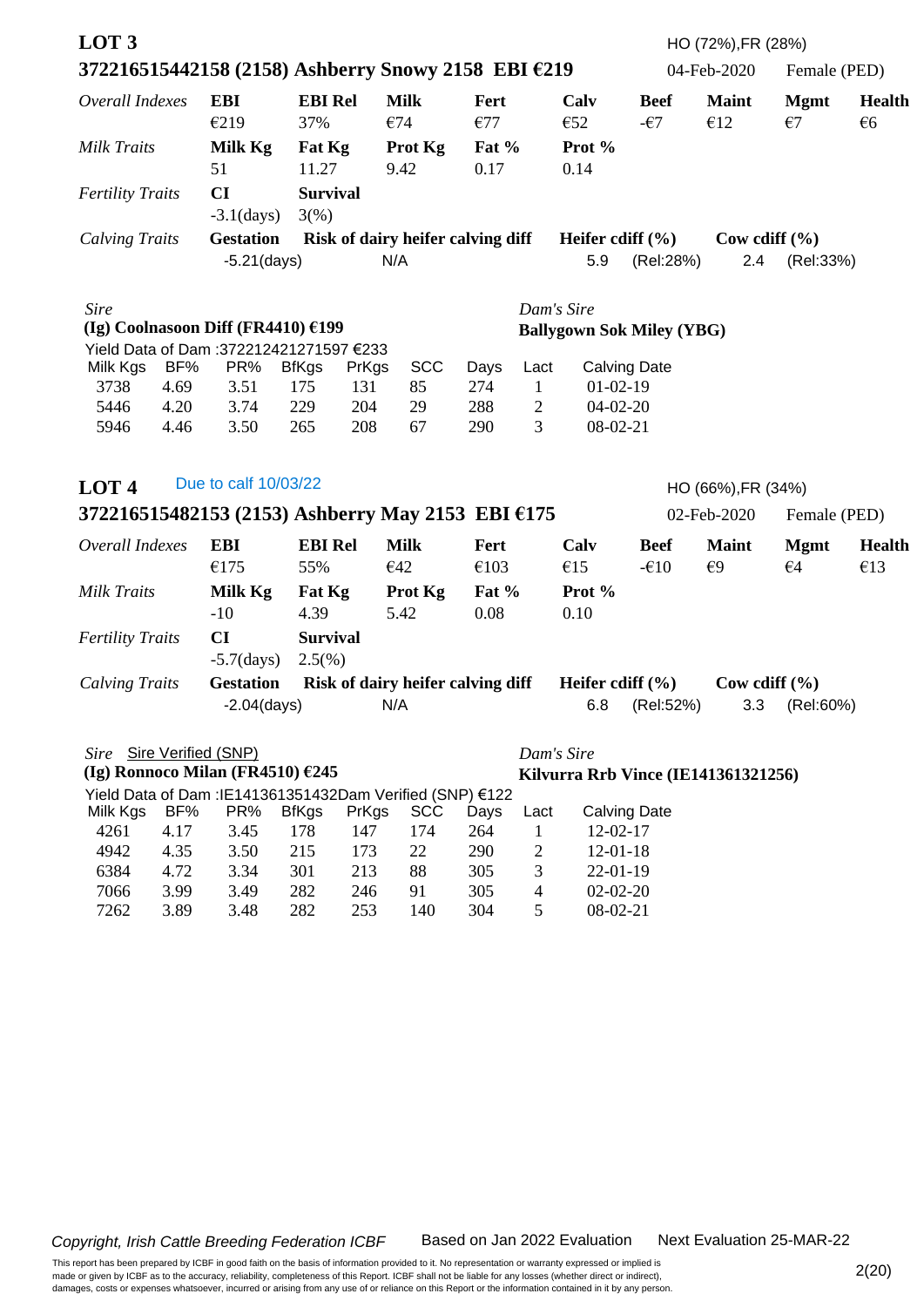| 372216515412122 (2122) Ashberry Maura 2122 EBI €223<br>22-Jan-2020<br>Female (ASR)<br><b>Milk</b><br>Overall Indexes<br><b>EBI</b><br><b>EBI Rel</b><br>Calv<br><b>Beef</b><br><b>Maint</b><br>Fert<br><b>Mgmt</b> |                               |
|--------------------------------------------------------------------------------------------------------------------------------------------------------------------------------------------------------------------|-------------------------------|
|                                                                                                                                                                                                                    |                               |
| €66<br>€133<br>E25<br>€12<br>$\epsilon$ <sup>0</sup><br>E223<br>59%<br>$-615$                                                                                                                                      | <b>Health</b><br>$\epsilon$ 3 |
| <b>Milk Traits</b><br>Milk Kg<br>Fat Kg<br>Prot Kg<br>Fat $%$<br>Prot %                                                                                                                                            |                               |
| 94<br>4.61<br>11.12<br>0.02<br>0.14                                                                                                                                                                                |                               |
| CI<br><b>Survival</b><br><b>Fertility Traits</b>                                                                                                                                                                   |                               |
| $-8.2$ (days)<br>2.4(%)                                                                                                                                                                                            |                               |
| <b>Gestation</b><br>Risk of dairy heifer calving diff<br>Heifer cdiff $(\% )$<br><b>Calving Traits</b><br>Cow cdiff $(\% )$                                                                                        |                               |
| $-3.52$ (days)<br>N/A<br>7.1<br>(Rel:59%)<br>2.7<br>(Rel:67%)                                                                                                                                                      |                               |
| Sire Sire Verified (SNP)<br>Dam's Sire                                                                                                                                                                             |                               |
| (Ig) Gabriel Zoro (FR4337) $£245$<br>(Ig) Tisaxon Elmo (FR2031)                                                                                                                                                    |                               |
| Yield Data of Dam :372212421231643Dam Verified (SNP) €161<br>BF%<br>PR%<br><b>SCC</b>                                                                                                                              |                               |
| <b>BfKgs</b><br>PrKgs<br><b>Calving Date</b><br>Milk Kgs<br>Days<br>Lact<br>4305<br>4.84<br>72<br>$\mathbf{1}$<br>14-02-19<br>3.37<br>208<br>145<br>261                                                            |                               |
| 51<br>$22 - 01 - 20$<br>6607<br>3.36<br>3.41<br>222<br>225<br>305<br>$\overline{2}$                                                                                                                                |                               |
| 219<br>3<br>$06-03-21$<br>6746<br>2.94<br>3.24<br>199<br>114<br>271                                                                                                                                                |                               |
|                                                                                                                                                                                                                    |                               |
| Due to calf 27/03/22<br>LOT <sub>6</sub><br>HO (78%), FR (22%)                                                                                                                                                     |                               |
| 372216515412097 (2097) Ashberry Debbie 2097 EBI €240<br>18-Jan-2020<br>Female (BSR)                                                                                                                                |                               |
| <b>EBI</b><br><b>EBI Rel</b><br><b>Milk</b><br>Overall Indexes<br>Calv<br><b>Beef</b><br><b>Maint</b><br><b>Mgmt</b><br>Fert                                                                                       | <b>Health</b>                 |
| €14<br>$\epsilon$ 3<br>€240<br>58%<br>€71<br>€118<br>E33<br>$-\epsilon$ 19                                                                                                                                         | E20                           |
| Prot %<br>Milk Kg<br>Prot Kg<br>Fat $%$<br><b>Milk Traits</b><br>Fat Kg                                                                                                                                            |                               |
| $-9$<br>11.08<br>8.09<br>0.20<br>0.15                                                                                                                                                                              |                               |
| CI<br><b>Survival</b><br><b>Fertility Traits</b>                                                                                                                                                                   |                               |
| $-6.6$ $\frac{days}{}$<br>$2.8(\%)$                                                                                                                                                                                |                               |
| <b>Gestation</b><br>Risk of dairy heifer calving diff<br>Heifer cdiff $(\% )$<br>Cow cdiff $(\% )$<br><b>Calving Traits</b>                                                                                        |                               |
| N/A<br>$-2.75$ (days)<br>4.6<br>(Rel:55%)<br>2.5<br>(Rel:63%)                                                                                                                                                      |                               |
| Sire Sire Verified (SNP)<br>Dam's Sire                                                                                                                                                                             |                               |
| (Ig) Ronnoco Milan (FR4510) $£245$<br>(Ig) Gabriel Goliath (FR2034)                                                                                                                                                |                               |
| Yield Data of Dam :372212421241603Dam Verified (SNP) €193                                                                                                                                                          |                               |
| BF%<br>PR%<br><b>BfKgs</b><br>PrKgs<br><b>SCC</b><br><b>Calving Date</b><br>Milk Kgs<br>Days<br>Lact<br>227<br>4565<br>4.96<br>3.54<br>161<br>146<br>278<br>28-01-19                                               |                               |
| $\mathbf{1}$<br>43<br>4806<br>4.68<br>3.88<br>225<br>305<br>2<br>18-01-20<br>186                                                                                                                                   |                               |
| 242<br>3<br>$23 - 01 - 21$<br>5732<br>4.22<br>3.61<br>207<br>177<br>279                                                                                                                                            |                               |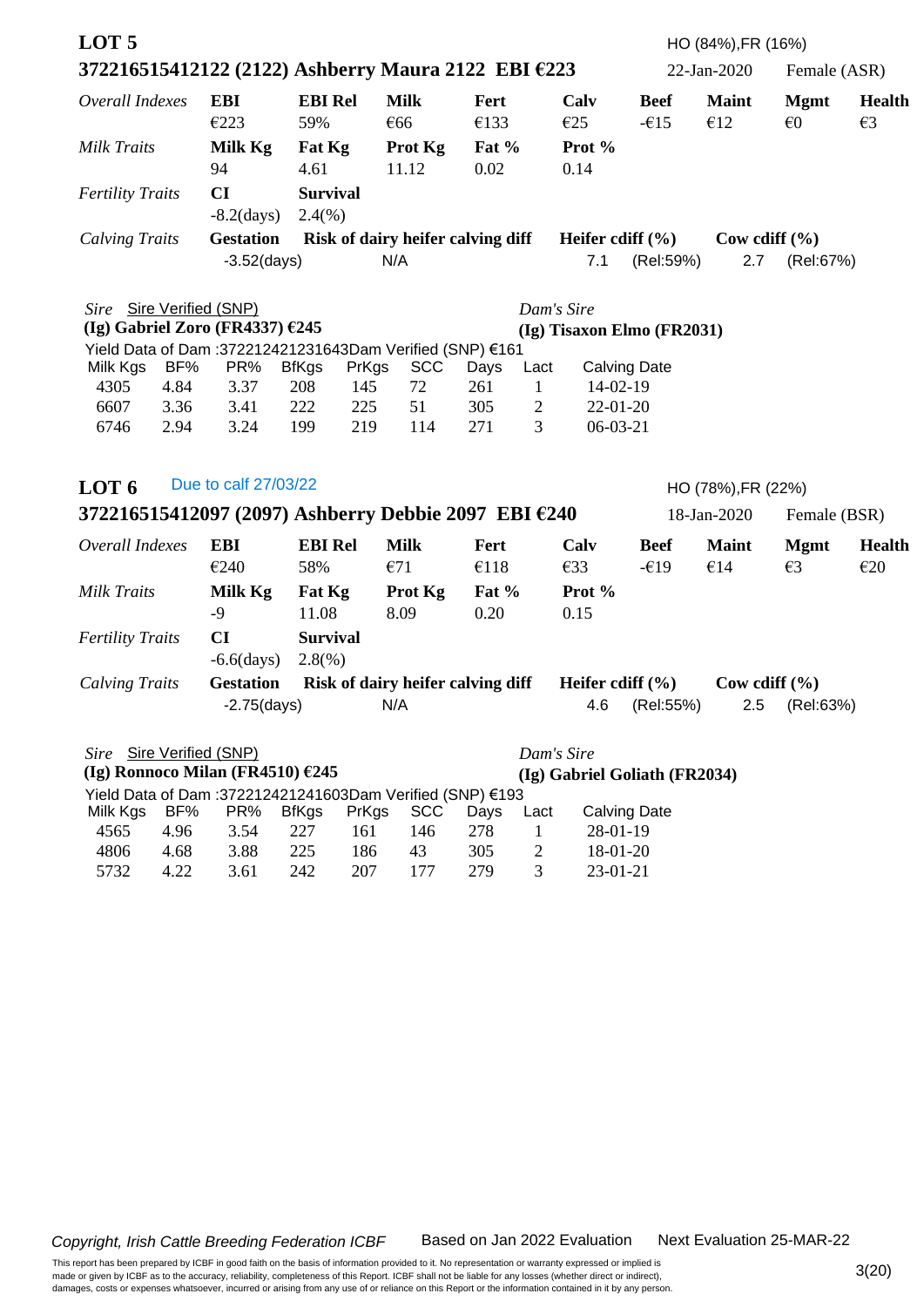| LOT <sub>7</sub>                                                         |      |                                                           |                       |       |                                   |                 |                |                                    |                      | HO (63%), FR (38%)                |                              |                               |
|--------------------------------------------------------------------------|------|-----------------------------------------------------------|-----------------------|-------|-----------------------------------|-----------------|----------------|------------------------------------|----------------------|-----------------------------------|------------------------------|-------------------------------|
| 372216515452084 (2084) Ashberry Darina 2084 EBI €194                     |      |                                                           |                       |       |                                   |                 |                |                                    |                      | 16-Jan-2020                       | Female (ASR)                 |                               |
| Overall Indexes                                                          |      | <b>EBI</b><br>€194                                        | <b>EBI Rel</b><br>58% |       | <b>Milk</b><br>€54                | Fert<br>€81     |                | Calv<br>€46                        | <b>Beef</b><br>$-66$ | <b>Maint</b><br>€12               | <b>Mgmt</b><br>$-\epsilon$ 2 | <b>Health</b><br>$\epsilon$ 8 |
| Milk Traits                                                              |      | Milk Kg<br>$-54$                                          | Fat Kg<br>9.22        |       | Prot Kg<br>5.06                   | Fat $%$<br>0.20 |                | Prot %<br>0.12                     |                      |                                   |                              |                               |
|                                                                          |      |                                                           |                       |       |                                   |                 |                |                                    |                      |                                   |                              |                               |
| <b>Fertility Traits</b>                                                  |      | CI<br>$-3.9$ (days)                                       | <b>Survival</b>       |       |                                   |                 |                |                                    |                      |                                   |                              |                               |
|                                                                          |      | <b>Gestation</b>                                          | $2.5(\%)$             |       | Risk of dairy heifer calving diff |                 |                | Heifer cdiff $(\% )$               |                      | Cow cdiff $(\% )$                 |                              |                               |
| <b>Calving Traits</b>                                                    |      | $-3.49$ (days)                                            |                       |       | N/A                               |                 |                | 4.2                                | (Rel:55%)            | 1.9                               | (Rel:63%)                    |                               |
|                                                                          |      |                                                           |                       |       |                                   |                 |                |                                    |                      |                                   |                              |                               |
| Sire Sire Verified (SNP)                                                 |      |                                                           |                       |       |                                   |                 |                | Dam's Sire                         |                      |                                   |                              |                               |
| (Ig) Craigtown Tornado (FR4338) €242                                     |      |                                                           |                       |       |                                   |                 |                | <b>Parkduv Magnet (PKX)</b>        |                      |                                   |                              |                               |
| Yield Data of Dam : IE141361381476Dam Verified (SNP) €160                |      |                                                           |                       |       |                                   |                 |                |                                    |                      |                                   |                              |                               |
| Milk Kgs                                                                 | BF%  | PR%                                                       | <b>BfKgs</b>          | PrKgs | <b>SCC</b>                        | Days            | Lact           |                                    | <b>Calving Date</b>  |                                   |                              |                               |
| 4244                                                                     | 4.31 | 3.04                                                      | 183                   | 129   | 30                                | 265             | $\mathbf{1}$   | $26 - 01 - 18$                     |                      |                                   |                              |                               |
| 5894                                                                     | 4.62 | 3.61                                                      | 273                   | 213   | 37                                | 303             | $\overline{c}$ | $10-01-19$                         |                      |                                   |                              |                               |
| 5457                                                                     | 4.46 | 3.70                                                      | 244                   | 202   | 25                                | 305             | 3              | $16-01-20$                         |                      |                                   |                              |                               |
| 6562                                                                     | 5.37 | 3.50                                                      | 352                   | 230   | 90                                | 305             | $\overline{4}$ | $22 - 01 - 21$                     |                      |                                   |                              |                               |
| 6912                                                                     | 5.03 | 3.51                                                      | 347                   | 243   | 151                               | 305             | 5              |                                    | $09-01-22$ (proj)    |                                   |                              |                               |
| LOT <sub>8</sub><br>372216515442083 (2083) Ashberry Karina 2083 EBI €266 |      |                                                           |                       |       |                                   |                 |                |                                    |                      | HO (72%), FR (28%)<br>15-Jan-2020 | Female (ASR)                 |                               |
| Overall Indexes                                                          |      | <b>EBI</b>                                                | <b>EBI Rel</b>        |       | <b>Milk</b>                       | Fert            |                | Calv                               | <b>Beef</b>          | <b>Maint</b>                      | <b>Mgmt</b>                  | <b>Health</b>                 |
|                                                                          |      | €266                                                      | 58%                   |       | €42                               | €156            |                | €48                                | $-610$               | €18                               | $-\epsilon$ 2                | €14                           |
|                                                                          |      |                                                           |                       |       |                                   |                 |                |                                    |                      |                                   |                              |                               |
| Milk Traits                                                              |      | Milk Kg                                                   | Fat Kg                |       | <b>Prot Kg</b>                    | Fat $%$         |                | Prot %                             |                      |                                   |                              |                               |
|                                                                          |      | $-79$                                                     | 5.24                  |       | 4.1                               | 0.15            |                | 0.12                               |                      |                                   |                              |                               |
| <b>Fertility Traits</b>                                                  |      | CI                                                        | <b>Survival</b>       |       |                                   |                 |                |                                    |                      |                                   |                              |                               |
|                                                                          |      | $-9.1$ (days)                                             | 3.4%                  |       |                                   |                 |                |                                    |                      |                                   |                              |                               |
| <b>Calving Traits</b>                                                    |      | <b>Gestation</b>                                          |                       |       | Risk of dairy heifer calving diff |                 |                | Heifer cdiff $(\% )$               |                      |                                   | Cow cdiff $(\% )$            |                               |
|                                                                          |      | $-4.53$ (days)                                            |                       |       | N/A                               |                 |                | 5.4                                | (Rel:57%)            | $\overline{2}$                    | (Rel:64%)                    |                               |
| Sire Sire Verified (SNP)                                                 |      |                                                           |                       |       |                                   |                 |                | Dam's Sire                         |                      |                                   |                              |                               |
| (Ig) Craigtown Tornado (FR4338) €242                                     |      |                                                           |                       |       |                                   |                 |                | <b>Curra Royal Stevie (FR2040)</b> |                      |                                   |                              |                               |
|                                                                          |      | Yield Data of Dam : IE141361381575Dam Verified (SNP) €224 |                       |       |                                   |                 |                |                                    |                      |                                   |                              |                               |
| Milk Kgs                                                                 | BF%  | PR%                                                       | <b>BfKgs</b>          | PrKgs | <b>SCC</b>                        | Days            | Lact           |                                    | <b>Calving Date</b>  |                                   |                              |                               |
| 3903                                                                     | 4.10 | 3.93                                                      | 160                   | 154   | 54                                | 258             | 1              | 17-02-19                           |                      |                                   |                              |                               |
| 5684                                                                     | 4.15 | 3.72                                                      | 236                   | 211   | 45                                | 305             | $\overline{c}$ | 15-01-20                           |                      |                                   |                              |                               |
| 7121                                                                     | 4.14 | 3.49                                                      | 295                   | 249   | 54                                | 303             | 3              | 19-01-21                           |                      |                                   |                              |                               |
| 7402                                                                     | 3.95 | 3.45                                                      | 292                   | 256   | 461                               | 305             | $\overline{4}$ |                                    | $15-01-22$ (proj)    |                                   |                              |                               |
|                                                                          |      |                                                           |                       |       |                                   |                 |                |                                    |                      |                                   |                              |                               |

Next Evaluation 25-MAR-22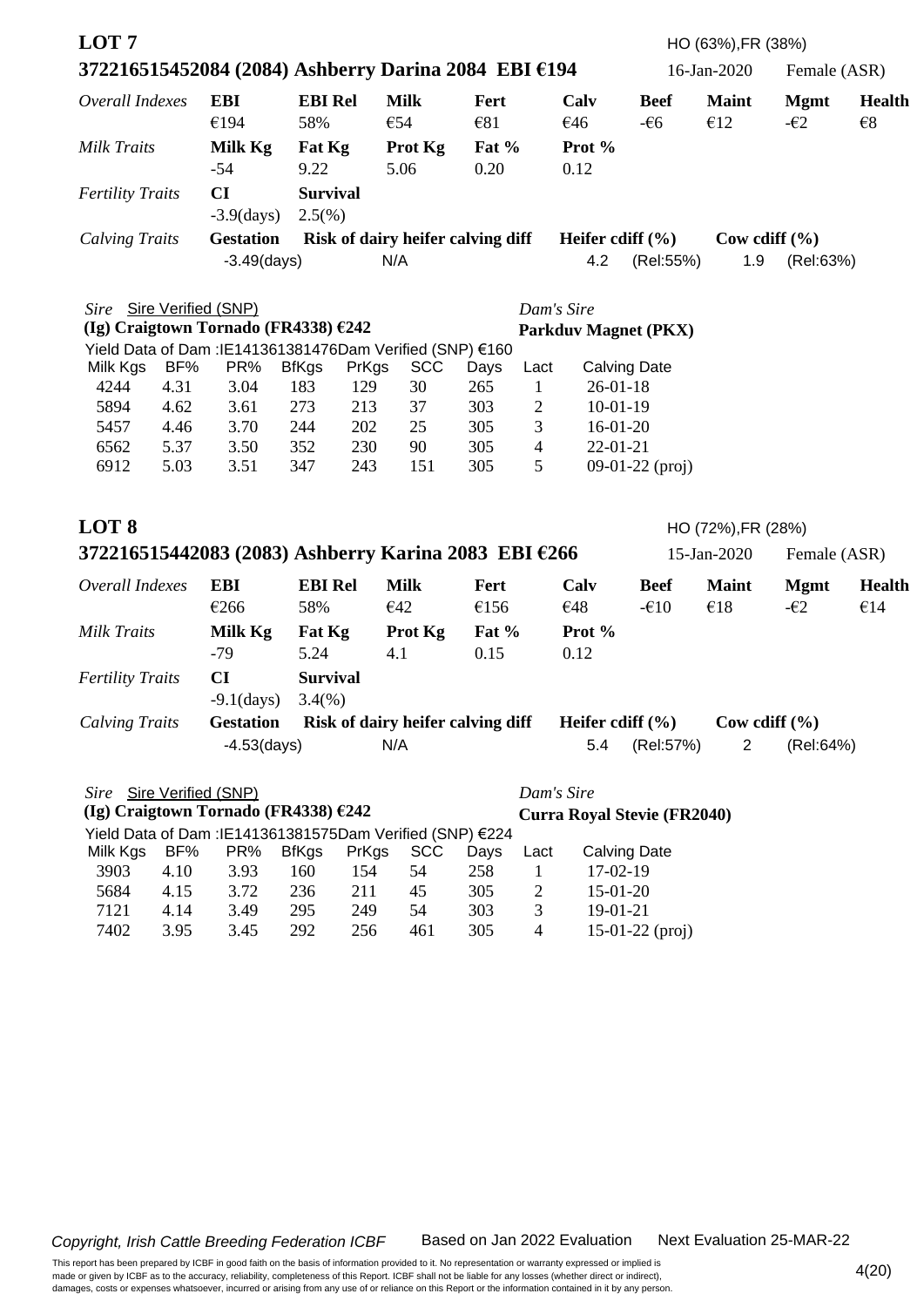| LOT <sub>9</sub><br>372212421271886 (1886) Kilvurra Fr2460 Evergreen EBI €121 |                                   |                                   |                    |                  |      |                                        |                               | HO (63%), FR (34%)<br>17-Feb-2019 | Female (PED)                |                               |
|-------------------------------------------------------------------------------|-----------------------------------|-----------------------------------|--------------------|------------------|------|----------------------------------------|-------------------------------|-----------------------------------|-----------------------------|-------------------------------|
| Overall Indexes                                                               | <b>EBI</b><br>€121                | <b>EBI Rel</b><br>59%             | <b>Milk</b><br>€15 | Fert<br>€91      |      | Calv<br>$\epsilon$ 9                   | <b>Beef</b><br>$-\epsilon$ 24 | <b>Maint</b><br>E27               | <b>Mgmt</b><br>$\epsilon$ 1 | <b>Health</b><br>$\epsilon$ 2 |
| <b>Milk Traits</b>                                                            | Milk Kg<br>53                     | Fat Kg<br>$-1.6$                  | Prot Kg<br>3.98    | Fat %<br>$-0.06$ |      | Prot %<br>0.04                         |                               |                                   |                             |                               |
| <b>Fertility Traits</b>                                                       | CI<br>$-3.5$ (days)               | <b>Survival</b><br>$3.7(\%)$      |                    |                  |      |                                        |                               |                                   |                             |                               |
| <b>Calving Traits</b>                                                         | <b>Gestation</b>                  | Risk of dairy heifer calving diff |                    |                  |      | Heifer cdiff $(\% )$                   |                               | Cow cdiff $(\% )$                 |                             |                               |
|                                                                               | $-1.1$ (days)                     |                                   | N/A                |                  |      | 7.9                                    | (Rel:57%)                     | 3.1                               | (Rel:64%)                   |                               |
| Yield Data                                                                    |                                   |                                   |                    |                  |      |                                        |                               |                                   |                             |                               |
| Milk Kgs<br>BF%                                                               | PR%                               | <b>BfKgs</b><br>PrKgs             | <b>SCC</b>         | Days             | Lact | <b>Calving Date</b>                    |                               |                                   |                             |                               |
| 4884<br>3.94                                                                  | 3.15                              | 192<br>154                        | 83                 | 270              | 1    | $01-02-21$                             |                               |                                   |                             |                               |
| Sire Sire Verified (SNP)<br>(Ig) Nextgen Phc Eimer 557 (FR2460) €190          |                                   |                                   |                    |                  |      | Dam's Sire<br>(Ig) Lauragh Evert (LHZ) |                               |                                   |                             |                               |
|                                                                               |                                   |                                   |                    |                  |      |                                        |                               |                                   |                             |                               |
|                                                                               |                                   |                                   |                    |                  |      |                                        |                               |                                   |                             |                               |
| <b>LOT 10</b>                                                                 |                                   |                                   |                    |                  |      |                                        |                               | HO (72%), FR (25%)                |                             |                               |
| 372212421231882 (1882)                                                        |                                   | EBI $\epsilon$ 220                |                    |                  |      |                                        |                               | 16-Feb-2019                       | Female                      |                               |
| Overall Indexes                                                               | <b>EBI</b>                        | <b>EBI Rel</b>                    | <b>Milk</b>        | Fert             |      | Calv                                   | <b>Beef</b>                   | <b>Maint</b>                      | <b>Mgmt</b>                 | <b>Health</b>                 |
|                                                                               | €220                              | 53%                               | €63                | €94              |      | €46                                    | $-\epsilon$ 11                | €18                               | $\epsilon$ 1                | $\epsilon$ 8                  |
| <b>Milk Traits</b>                                                            | Milk Kg                           | Fat Kg                            | Prot Kg            | Fat %            |      | Prot %                                 |                               |                                   |                             |                               |
|                                                                               | 49                                | 15.46                             | 6.08               | 0.23             |      | 0.08                                   |                               |                                   |                             |                               |
| <b>Fertility Traits</b>                                                       | CI                                | <b>Survival</b>                   |                    |                  |      |                                        |                               |                                   |                             |                               |
|                                                                               | $-4.7$ (days)<br><b>Gestation</b> | $2.8(\%)$                         |                    |                  |      | Heifer cdiff $(\% )$                   |                               |                                   |                             |                               |
| <b>Calving Traits</b>                                                         | $-4.51$ (days)                    | Risk of dairy heifer calving diff | N/A                |                  |      | 5.4                                    | (Rel:52%)                     | Cow cdiff $(\% )$<br>2.6          | (Rel:60%)                   |                               |
|                                                                               |                                   |                                   |                    |                  |      |                                        |                               |                                   |                             |                               |
| Yield Data                                                                    |                                   |                                   |                    |                  |      |                                        |                               |                                   |                             |                               |
| Milk Kgs BF%                                                                  | PR%                               | <b>BfKgs</b><br>PrKgs             | <b>SCC</b>         | Days             | Lact | <b>Calving Date</b>                    |                               |                                   |                             |                               |
| 3226<br>4.84                                                                  | 3.43                              | 156<br>111                        | 341                | 216              | 1    | $27-03-21$                             |                               |                                   |                             |                               |
| Sire Sire Verified (SNP)                                                      |                                   |                                   |                    |                  |      | Dam's Sire                             |                               |                                   |                             |                               |
| Kilronan High (FR4560) €239                                                   |                                   |                                   |                    |                  |      | <b>Carracoush Lance (LCL)</b>          |                               |                                   |                             |                               |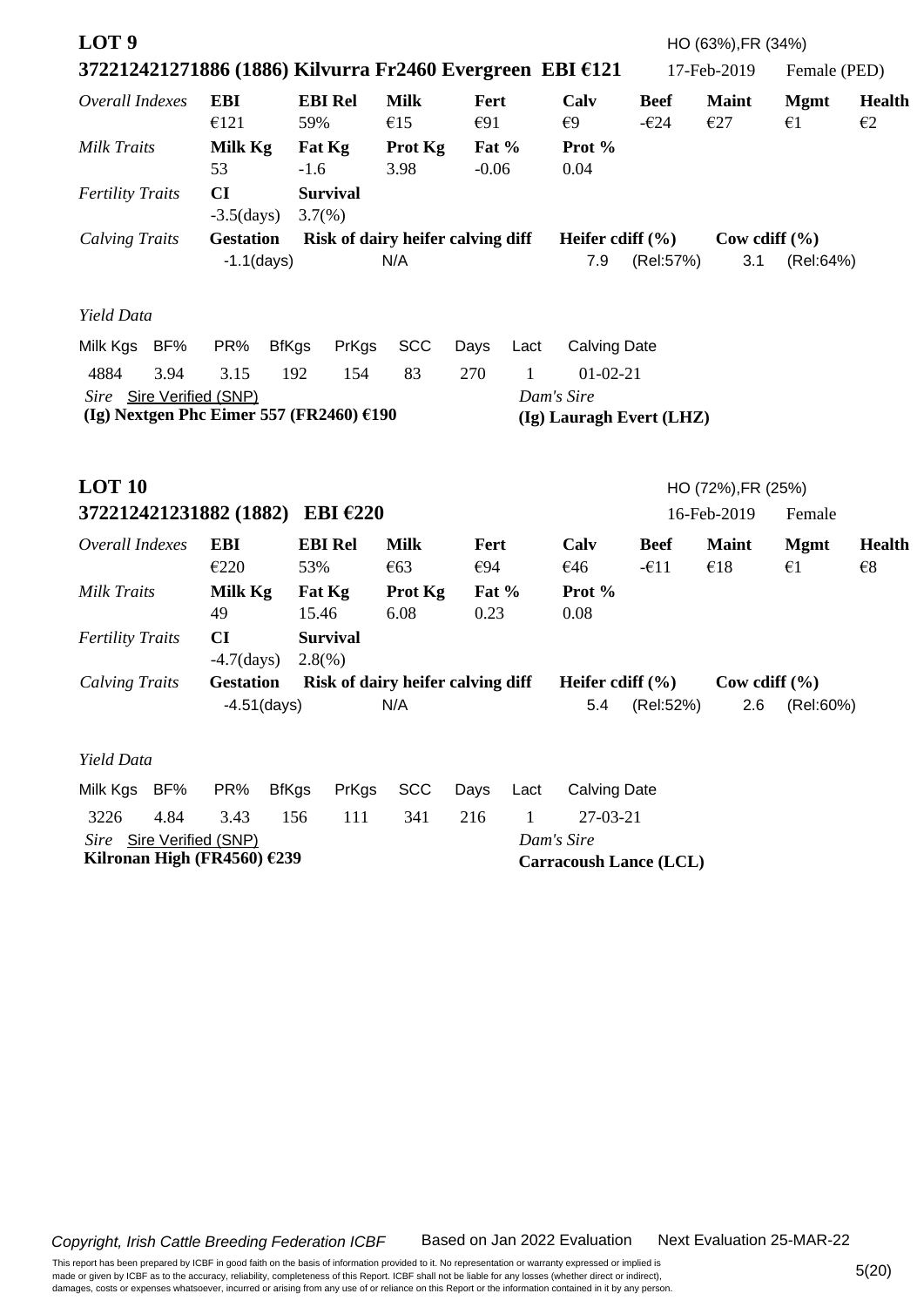| <b>LOT 11</b>                                                           |                     |                |                 |                                          |                 |                   |                                                     |                               | HO (66%), FR (34%)     |                              |                               |
|-------------------------------------------------------------------------|---------------------|----------------|-----------------|------------------------------------------|-----------------|-------------------|-----------------------------------------------------|-------------------------------|------------------------|------------------------------|-------------------------------|
| 372212421261860 (1860) Kilvurra Jack Maggie 1860 EBI €248               |                     |                |                 |                                          |                 |                   |                                                     |                               | 11-Feb-2019            | Female (PED)                 |                               |
| Overall Indexes                                                         | <b>EBI</b><br>€248  | 54%            | <b>EBI Rel</b>  | <b>Milk</b><br>€53                       | Fert<br>€140    |                   | Calv<br>€40                                         | <b>Beef</b><br>$-\epsilon$ 13 | <b>Maint</b><br>€9     | <b>Mgmt</b><br>E3            | <b>Health</b><br>€16          |
| <b>Milk Traits</b>                                                      | Milk Kg<br>$-22$    | 6.49           | Fat Kg          | Prot Kg<br>6.34                          | Fat $%$<br>0.13 |                   | Prot %<br>0.12                                      |                               |                        |                              |                               |
| <b>Fertility Traits</b>                                                 | CI<br>$-7.7$ (days) | $3.5(\%)$      | <b>Survival</b> |                                          |                 |                   |                                                     |                               |                        |                              |                               |
| <b>Calving Traits</b>                                                   | <b>Gestation</b>    | $-4.12$ (days) |                 | Risk of dairy heifer calving diff<br>N/A |                 |                   | Heifer cdiff $(\% )$<br>6.7                         | (Rel:54%)                     | Cow cdiff $(\%$<br>3.4 | (Rel:58%)                    |                               |
| Yield Data                                                              |                     |                |                 |                                          |                 |                   |                                                     |                               |                        |                              |                               |
| Milk Kgs<br>BF%                                                         | PR%                 | <b>BfKgs</b>   | PrKgs           | <b>SCC</b>                               | Days            | Lact              | <b>Calving Date</b>                                 |                               |                        |                              |                               |
| 4215<br>4.57<br>5520<br>4.24                                            | 3.55<br>3.66        | 192<br>234     | 150<br>202      | 56<br>96                                 | 287<br>305      | $\mathbf{1}$<br>2 | $22 - 01 - 21$                                      | 27-01-22 (proj)               |                        |                              |                               |
| Sire Sire Verified (SNP)<br>Kilvurra Fr2338 Jack (372212421241611) €201 |                     |                |                 |                                          |                 |                   | Dam's Sire<br><b>Ballybride Manchester (FR2338)</b> |                               |                        |                              |                               |
| <b>LOT 12</b>                                                           |                     |                |                 |                                          |                 |                   |                                                     |                               | HO (69%), FR (31%)     |                              |                               |
| 372212421231858 (1858) EBI €182                                         |                     |                |                 |                                          |                 |                   |                                                     |                               | 11-Feb-2019            | Female                       |                               |
| Overall Indexes                                                         | <b>EBI</b><br>€182  | 58%            | <b>EBI Rel</b>  | <b>Milk</b><br>€64                       | Fert<br>€109    |                   | Calv<br>E20                                         | <b>Beef</b><br>$-\epsilon$ 22 | <b>Maint</b><br>€13    | <b>Mgmt</b><br>$-\epsilon$ 2 | <b>Health</b><br>$\epsilon$ 1 |
| <b>Milk Traits</b>                                                      | Milk Kg<br>12       | 10.74          | Fat Kg          | Prot Kg<br>7.19                          | Fat $%$<br>0.18 |                   | Prot %<br>0.12                                      |                               |                        |                              |                               |
| <b>Fertility Traits</b>                                                 | CI<br>$-6.3$ (days) | $2.3(\%)$      | <b>Survival</b> |                                          |                 |                   |                                                     |                               |                        |                              |                               |
| <b>Calving Traits</b>                                                   | <b>Gestation</b>    | $-1.68$ (days) |                 | Risk of dairy heifer calving diff<br>N/A |                 |                   | Heifer cdiff $(\% )$<br>7.2                         | (Rel:55%)                     | Cow cdiff $(\%$<br>2.9 | (Rel:63%)                    |                               |
| Yield Data                                                              |                     |                |                 |                                          |                 |                   |                                                     |                               |                        |                              |                               |
| BF%<br>Milk Kgs                                                         | PR%                 | <b>BfKgs</b>   | PrKgs           | <b>SCC</b>                               | Days            | Lact              | <b>Calving Date</b>                                 |                               |                        |                              |                               |
| 4657<br>4.44                                                            | 3.28                | 207            | 153             | 57                                       | 262             | 1                 | $09-02-21$                                          |                               |                        |                              |                               |
| Sire Sire Verified (SNP)<br>(Ig) Nextgen Phc Eimer 557 (FR2460) $£190$  |                     |                |                 |                                          |                 |                   | Dam's Sire<br>Kilvurra Irp 1289 (IE141361321289)    |                               |                        |                              |                               |

Next Evaluation 25-MAR-22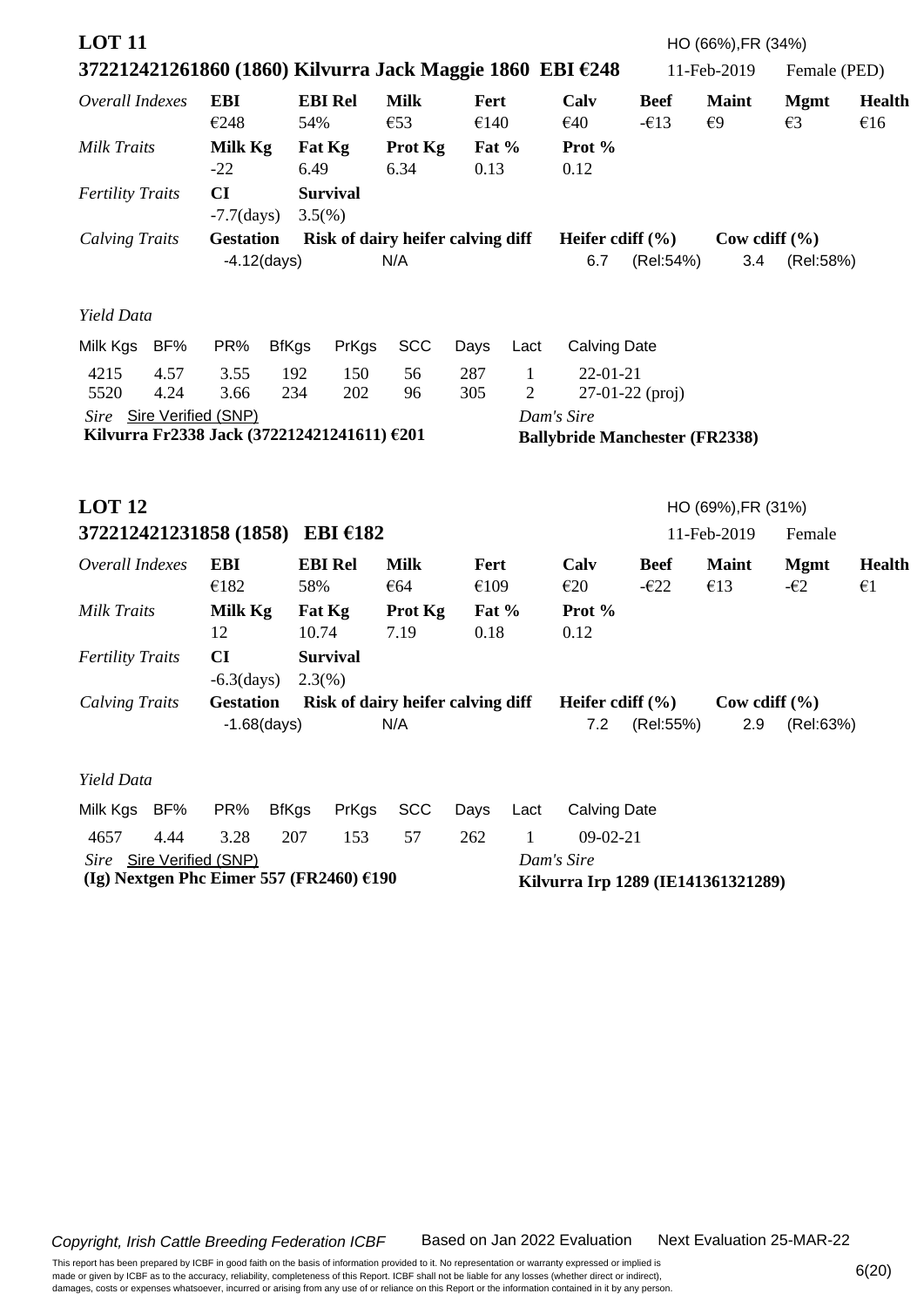| <b>LOT 13</b><br>372216515432033 (2033) Ashberry Sew Marie 2033 EBI €111 |                                    |                              |                    |                                   |                               |                               | HO (84%), FR (13%)<br>03-Feb-2019 | Female (ASR)                 |                               |
|--------------------------------------------------------------------------|------------------------------------|------------------------------|--------------------|-----------------------------------|-------------------------------|-------------------------------|-----------------------------------|------------------------------|-------------------------------|
| Overall Indexes                                                          | <b>EBI</b><br>€111                 | <b>EBI Rel</b><br>58%        | <b>Milk</b><br>€18 | Fert<br>€70                       | Calv<br>E27                   | <b>Beef</b><br>$-\epsilon$ 24 | <b>Maint</b><br>€19               | <b>Mgmt</b><br>$-\epsilon$ 4 | <b>Health</b><br>$\epsilon$ 4 |
| Milk Traits                                                              | Milk Kg<br>$-37$                   | Fat Kg<br>1.02               | Prot Kg<br>2.22    | Fat %<br>0.04                     | Prot %<br>0.06                |                               |                                   |                              |                               |
| <b>Fertility Traits</b>                                                  | CI<br>$-3.1$ (days)                | <b>Survival</b><br>$2.5(\%)$ |                    |                                   |                               |                               |                                   |                              |                               |
| <b>Calving Traits</b>                                                    | <b>Gestation</b>                   |                              |                    | Risk of dairy heifer calving diff | Heifer cdiff $(\% )$          |                               | Cow cdiff $(\% )$                 |                              |                               |
|                                                                          | $-2.32$ (days)                     |                              | N/A                |                                   | 5                             | (Rel:59%)                     | 2.6                               | (Rel:61%)                    |                               |
| Yield Data<br>BF%<br>Milk Kgs                                            | PR%<br><b>BfKgs</b>                | PrKgs                        | <b>SCC</b>         | Days<br>Lact                      | <b>Calving Date</b>           |                               |                                   |                              |                               |
| 4256<br>4.56                                                             | 3.39                               | 194<br>144                   | 115                | 279<br>1                          | $26 - 02 - 21$                |                               |                                   |                              |                               |
| Sire Sire Verified (SNP)<br>Searoad Aws Pamela 1 (SEW) €171              |                                    |                              |                    |                                   | Dam's Sire                    |                               |                                   |                              |                               |
| <b>LOT 14</b>                                                            |                                    |                              |                    |                                   |                               |                               | HO (84%), FR (16%)                |                              |                               |
| 372212421231833 (1833) Kilvurra Fr2298 Brenda EBI €82                    |                                    |                              |                    |                                   |                               |                               | 30-Jan-2019                       | Female (PED)                 |                               |
| Overall Indexes                                                          | <b>EBI</b><br>€82                  | <b>EBI Rel</b><br>59%        | <b>Milk</b><br>€64 | Fert<br>$\epsilon$ 2              | Calv<br>E28                   | <b>Beef</b><br>$-615$         | <b>Maint</b><br>$\epsilon$ 9      | <b>Mgmt</b><br>E3            | <b>Health</b><br>-€9          |
| <b>Milk Traits</b>                                                       | Milk Kg<br>371                     | Fat Kg<br>14.19              | Prot Kg<br>11.57   | Fat $%$<br>0.00                   | Prot %<br>$-0.02$             |                               |                                   |                              |                               |
| <b>Fertility Traits</b>                                                  | CI<br>$.6$ (days)                  | <b>Survival</b><br>.8(%)     |                    |                                   |                               |                               |                                   |                              |                               |
| <b>Calving Traits</b>                                                    | <b>Gestation</b><br>$-2.45$ (days) |                              | N/A                | Risk of dairy heifer calving diff | Heifer cdiff $(\% )$<br>7.3   | (Rel:57%)                     | Cow cdiff $(\% )$<br>2.6          | (Rel:63%)                    |                               |
| Yield Data                                                               |                                    |                              |                    |                                   |                               |                               |                                   |                              |                               |
| Milk Kgs BF%                                                             | PR%<br><b>BfKgs</b>                | PrKgs                        | <b>SCC</b>         | Days<br>Lact                      | <b>Calving Date</b>           |                               |                                   |                              |                               |
| 8801<br>3.75                                                             | 2.9                                | 330<br>255                   | 120                | 300<br>1                          | $05-02-21$                    |                               |                                   |                              |                               |
| Sire Sire Verified (SNP)                                                 |                                    |                              |                    |                                   | Dam's Sire                    |                               |                                   |                              |                               |
| (Ig) Olcastletown Ronaldo (FR2298) €211                                  |                                    |                              |                    |                                   | <b>Carracoush Lance (LCL)</b> |                               |                                   |                              |                               |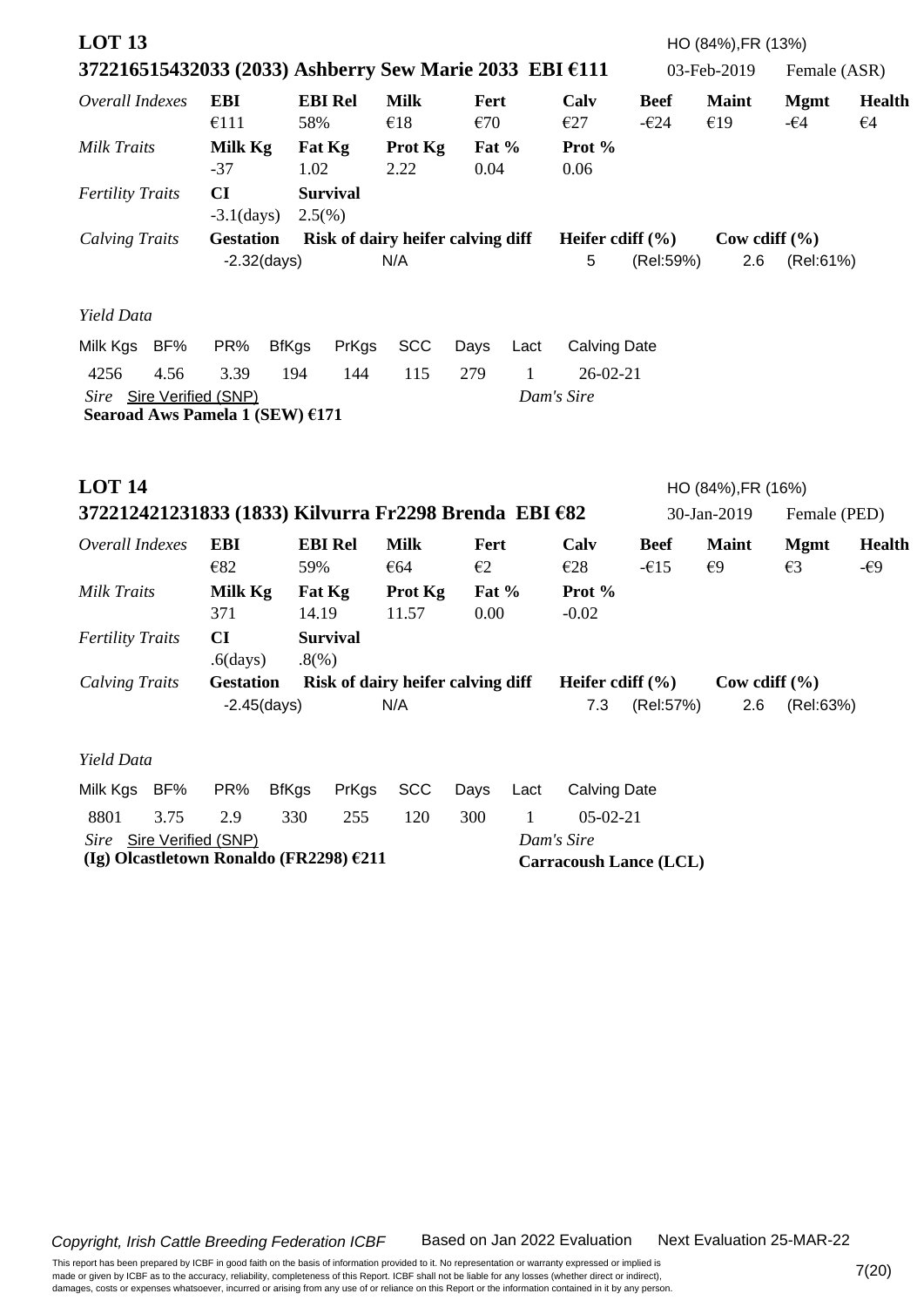| <b>LOT 15</b><br>372212421241826 (1826) Kilvurra Ronaldo Joan EBI €171 |                                    |                                   |                    |                 |      |                                      |                               | HO (59%), FR (41%)<br>28-Jan-2019 | Female (PED)                           |                               |
|------------------------------------------------------------------------|------------------------------------|-----------------------------------|--------------------|-----------------|------|--------------------------------------|-------------------------------|-----------------------------------|----------------------------------------|-------------------------------|
| Overall Indexes                                                        | <b>EBI</b><br>€171                 | <b>EBI Rel</b><br>59%             | <b>Milk</b><br>E28 | Fert<br>€101    |      | Calv<br>€40                          | <b>Beef</b><br>$-\epsilon$ 13 | <b>Maint</b><br>$\epsilon$ 7      | <b>Mgmt</b><br>$\epsilon$ <sup>0</sup> | <b>Health</b><br>$\epsilon$ 8 |
| <b>Milk Traits</b>                                                     | Milk Kg<br>5                       | Fat Kg<br>4.42                    | Prot Kg<br>3.23    | Fat $%$<br>0.07 |      | Prot %<br>0.05                       |                               |                                   |                                        |                               |
| <b>Fertility Traits</b>                                                | CI<br>$-4.5$ (days)                | <b>Survival</b><br>$3.6(\%)$      |                    |                 |      |                                      |                               |                                   |                                        |                               |
| <b>Calving Traits</b>                                                  | <b>Gestation</b><br>$-4.39$ (days) | Risk of dairy heifer calving diff | N/A                |                 |      | Heifer cdiff $(\% )$<br>7.2          | (Rel:56%)                     | Cow cdiff $(\% )$<br>2.6          | (Rel:62%)                              |                               |
| Yield Data                                                             |                                    |                                   |                    |                 |      |                                      |                               |                                   |                                        |                               |
| Milk Kgs BF%                                                           | PR%                                | <b>BfKgs</b><br>PrKgs             | <b>SCC</b>         | Days            | Lact | <b>Calving Date</b>                  |                               |                                   |                                        |                               |
| 4.07<br>4663                                                           | 3.28                               | 190<br>153                        | 42                 | 285             | 1    | $20 - 02 - 21$                       |                               |                                   |                                        |                               |
| Sire Sire Verified (SNP)                                               |                                    |                                   |                    |                 |      | Dam's Sire                           |                               |                                   |                                        |                               |
| (Ig) Olcastletown Ronaldo (FR2298) €211                                |                                    |                                   |                    |                 |      | <b>Blackisle Glenfinnan ET (GZF)</b> |                               |                                   |                                        |                               |
|                                                                        |                                    |                                   |                    |                 |      |                                      |                               |                                   |                                        |                               |
| <b>LOT 16</b>                                                          |                                    |                                   |                    |                 |      |                                      |                               | HO (88%), FR (13%)                |                                        |                               |
| 372216515432000 (2000) Ashberry Sew Greenie 2000 EBI €190              |                                    |                                   |                    |                 |      |                                      |                               | 27-Jan-2019                       | Female (PED)                           |                               |
| Overall Indexes                                                        | <b>EBI</b>                         | <b>EBI Rel</b>                    | <b>Milk</b>        | Fert            |      | Calv                                 | <b>Beef</b>                   | <b>Maint</b>                      | <b>Mgmt</b>                            | <b>Health</b>                 |
|                                                                        | €190                               | 60%                               | $\epsilon$ 8       | €126            |      | $\epsilon$ 51                        | $-\epsilon$ 25                | E20                               | $\epsilon_1$                           | €10                           |
| <b>Milk Traits</b>                                                     | Milk Kg                            | Fat Kg                            | Prot Kg            | Fat %           |      | Prot %                               |                               |                                   |                                        |                               |
| <b>Fertility Traits</b>                                                | $-7$<br>CI                         | $-.95$<br><b>Survival</b>         | 1.55               | $-0.01$         |      | 0.03                                 |                               |                                   |                                        |                               |
|                                                                        | $-6.2$ (days)                      | 3.8(%)                            |                    |                 |      |                                      |                               |                                   |                                        |                               |
| <b>Calving Traits</b>                                                  | <b>Gestation</b>                   | Risk of dairy heifer calving diff |                    |                 |      | Heifer cdiff $(\% )$                 |                               | Cow cdiff $(\% )$                 |                                        |                               |
|                                                                        | $-4.73$ (days)                     |                                   | N/A                |                 |      |                                      | 4.1 (Rel:62%)                 |                                   | 2.3 (Rel:64%)                          |                               |
| Yield Data                                                             |                                    |                                   |                    |                 |      |                                      |                               |                                   |                                        |                               |
| Milk Kgs BF%                                                           | PR%                                | <b>BfKgs</b><br>PrKgs             | <b>SCC</b>         | Days            | Lact | <b>Calving Date</b>                  |                               |                                   |                                        |                               |
| 3990<br>3.74                                                           | 3.25                               | 130<br>149                        | 57                 | 241             | 1    | $09-03-21$                           |                               |                                   |                                        |                               |
| Sire Sire Verified (SNP)                                               |                                    |                                   |                    |                 |      | Dam's Sire                           |                               |                                   |                                        |                               |
| Searoad Aws Pamela 1 (SEW) €171                                        |                                    |                                   |                    |                 |      | <b>Cloncagh Supreme (FR2421)</b>     |                               |                                   |                                        |                               |

Next Evaluation 25-MAR-22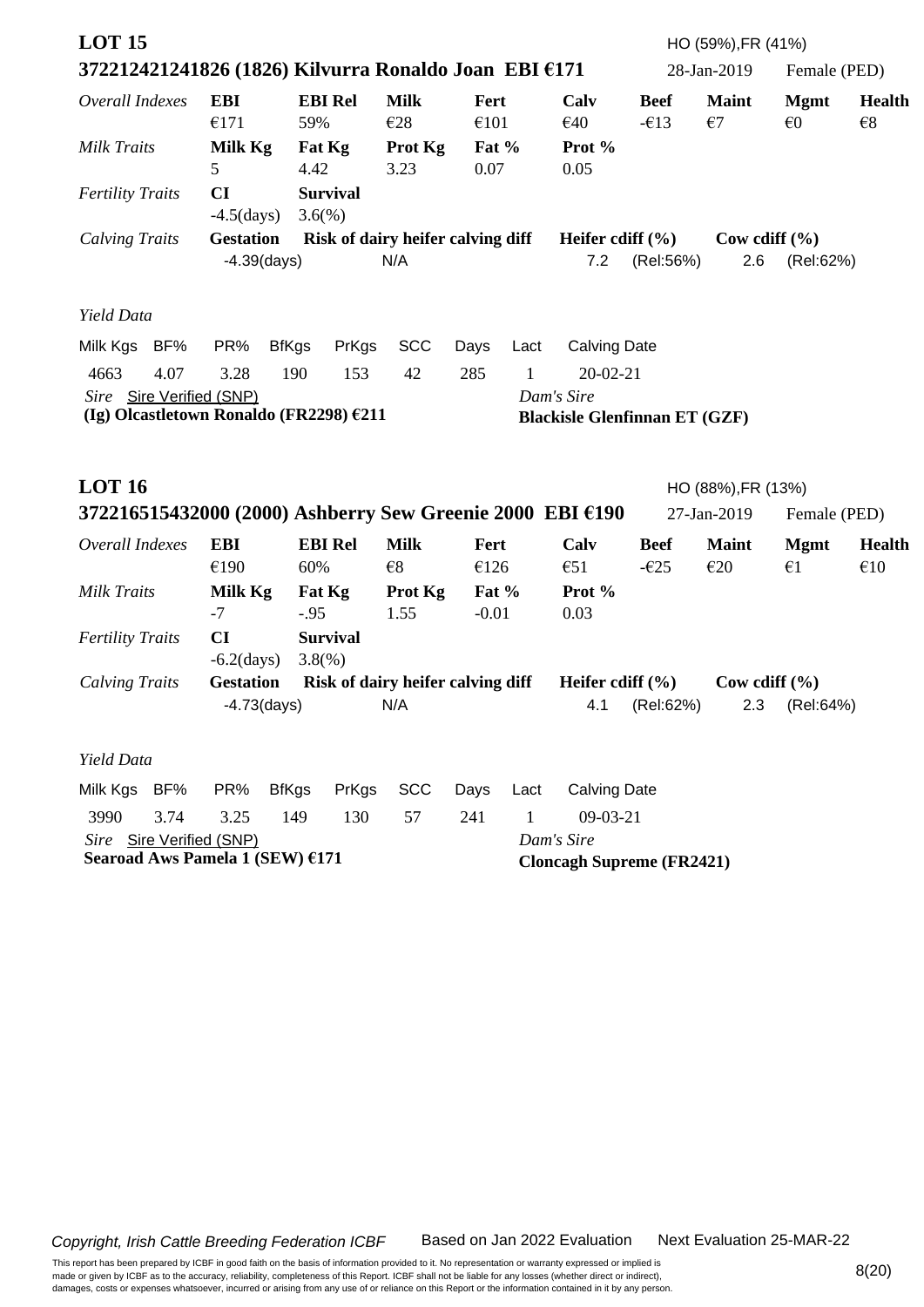| <b>LOT 17</b>                                                   |                    | Due to calf 15/03/22               |                                   |                    |               |      |                                             |                               | HO (75%), FR (25%)       |                              |                        |
|-----------------------------------------------------------------|--------------------|------------------------------------|-----------------------------------|--------------------|---------------|------|---------------------------------------------|-------------------------------|--------------------------|------------------------------|------------------------|
| 372216515411990 (1990) Ashberry Vernon 1990 EBI €141            |                    |                                    |                                   |                    |               |      |                                             |                               | 23-Jan-2019              | Female (PED)                 |                        |
| Overall Indexes                                                 | <b>EBI</b><br>€141 |                                    | <b>EBI Rel</b><br>58%             | <b>Milk</b><br>€16 | Fert<br>€114  |      | Calv<br>€27                                 | <b>Beef</b><br>$-\epsilon 21$ | <b>Maint</b><br>€15      | <b>Mgmt</b><br>$-\epsilon$ 4 | <b>Health</b><br>$-66$ |
| Milk Traits                                                     | Milk Kg<br>$-110$  |                                    | Fat Kg<br>$-.05$                  | Prot Kg<br>1.03    | Fat %<br>0.08 |      | Prot %<br>0.09                              |                               |                          |                              |                        |
| <b>Fertility Traits</b>                                         | CI                 | $-8.1$ (days)                      | <b>Survival</b><br>.9%            |                    |               |      |                                             |                               |                          |                              |                        |
| <b>Calving Traits</b>                                           |                    | <b>Gestation</b><br>$-3.04$ (days) | Risk of dairy heifer calving diff | N/A                |               |      | Heifer cdiff $(\% )$<br>8                   | (Rel:60%)                     | Cow cdiff $(\% )$<br>2.7 | (Rel:62%)                    |                        |
| Yield Data                                                      |                    |                                    |                                   |                    |               |      |                                             |                               |                          |                              |                        |
| Milk Kgs BF%                                                    | PR%                | <b>BfKgs</b>                       | PrKgs                             | <b>SCC</b>         | Days          | Lact | <b>Calving Date</b>                         |                               |                          |                              |                        |
| 4517<br>4.62                                                    | 3.53               | 209                                | 159                               | 43                 | 278           | 1    | $20 - 02 - 21$                              |                               |                          |                              |                        |
| Sire Sire Verified (SNP)<br>Curra Lightning (FR4239) €123       |                    |                                    |                                   |                    |               |      | Dam's Sire<br><b>Carracoush Lance (LCL)</b> |                               |                          |                              |                        |
| <b>LOT 18</b>                                                   |                    |                                    |                                   |                    |               |      |                                             |                               | HO (72%), FR (28%)       |                              |                        |
| 372216515461954 (1954) Ashberry Aisling 1954 EBI $\epsilon$ 260 |                    |                                    |                                   |                    |               |      |                                             |                               | 14-Jan-2019              | Female (PED)                 |                        |
| Overall Indexes                                                 | <b>EBI</b><br>€260 |                                    | <b>EBI Rel</b><br>58%             | <b>Milk</b><br>€36 | Fert<br>€158  |      | Calv<br>€45                                 | <b>Beef</b><br>$-\epsilon$ 28 | <b>Maint</b><br>E21      | <b>Mgmt</b><br>€9            | <b>Health</b><br>€19   |
| Milk Traits                                                     | Milk Kg<br>$-179$  |                                    | Fat Kg<br>6.87                    | Prot Kg<br>.95     | Fat %<br>0.25 |      | Prot %<br>0.13                              |                               |                          |                              |                        |
| <b>Fertility Traits</b>                                         | CI                 | $-10$ (days)                       | <b>Survival</b><br>$2.6(\%)$      |                    |               |      |                                             |                               |                          |                              |                        |
| <b>Calving Traits</b>                                           |                    | <b>Gestation</b><br>$-4.54$ (days) | Risk of dairy heifer calving diff | N/A                |               |      | Heifer cdiff $(\% )$<br>6.4                 | (Rel:56%)                     | Cow cdiff $(\% )$<br>2.5 | (Rel:63%)                    |                        |
| Yield Data                                                      |                    |                                    |                                   |                    |               |      |                                             |                               |                          |                              |                        |
| Milk Kgs BF%                                                    | PR%                | <b>BfKgs</b>                       | PrKgs                             | <b>SCC</b>         | Days          | Lact | <b>Calving Date</b>                         |                               |                          |                              |                        |
| 3153<br>5.27                                                    | 3.75               | 166                                | 118                               | 43                 | 259           | 1    | 19-02-21                                    |                               |                          |                              |                        |
| Sire Sire Verified (SNP)<br>Curra Lightning (FR4239) €123       |                    |                                    |                                   |                    |               |      | Dam's Sire<br>(Ig) Moorepark Larry (MKK)    |                               |                          |                              |                        |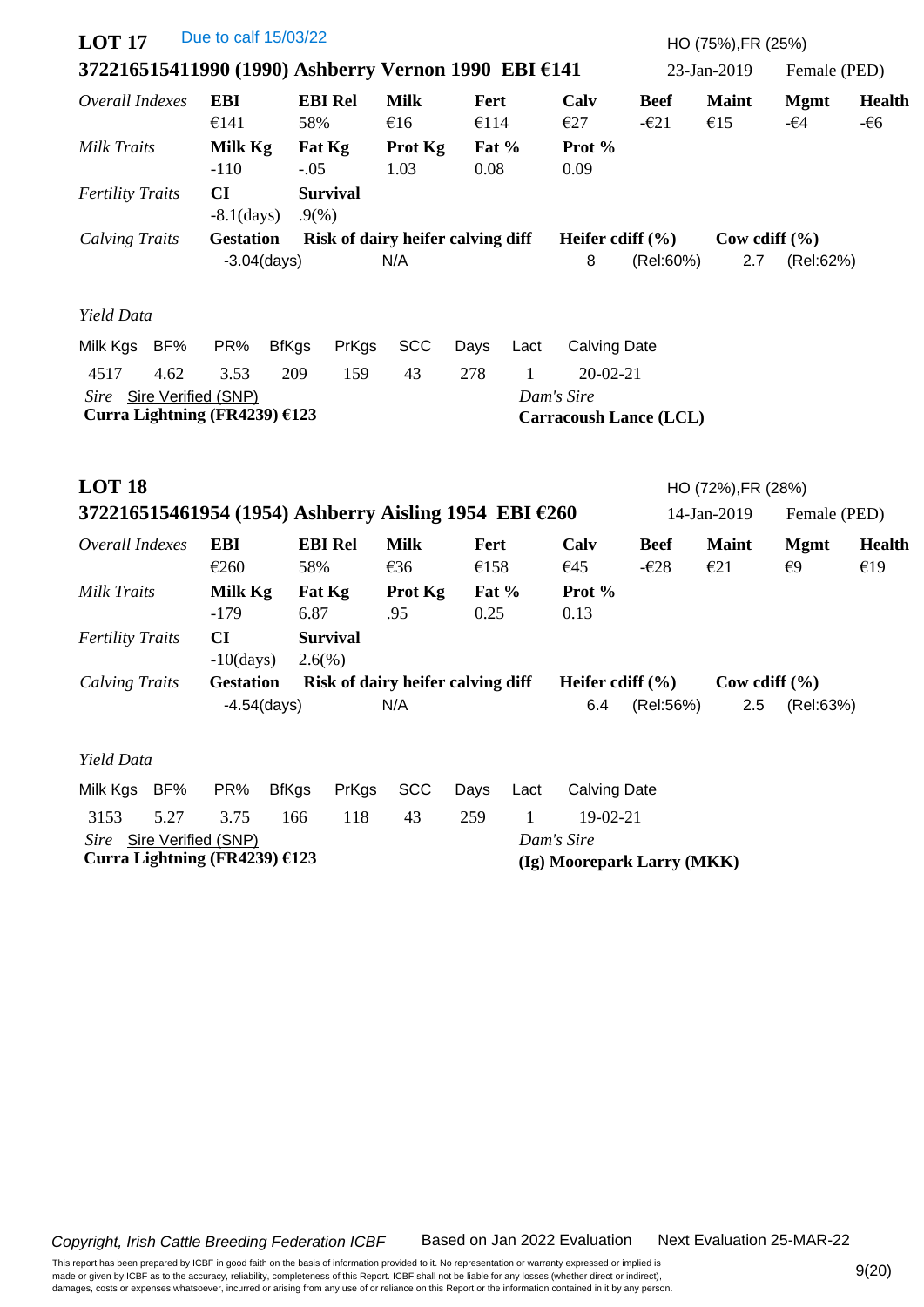| <b>LOT 19</b>                     |              |                          |                |                         | 372212421271804 (1804) Kilvurra Joan 1804 EBI €185 |                  |                                |                                            |                       | HO (81%), FR (19%)<br>16-Mar-2018 | Female (PED)                 |                                          |
|-----------------------------------|--------------|--------------------------|----------------|-------------------------|----------------------------------------------------|------------------|--------------------------------|--------------------------------------------|-----------------------|-----------------------------------|------------------------------|------------------------------------------|
| Overall Indexes                   |              | <b>EBI</b><br>€185       |                | <b>EBI Rel</b><br>61%   | <b>Milk</b><br>€54                                 | Fert<br>€68      |                                | Calv<br>$\epsilon$ 51                      | <b>Beef</b><br>$-610$ | <b>Maint</b><br>€16               | <b>Mgmt</b><br>$\epsilon$ 1  | <b>Health</b><br>$\epsilon$ <sub>5</sub> |
| Milk Traits                       |              | Milk Kg<br>173           |                | Fat Kg<br>4.66          | Prot Kg<br>10.19                                   | Fat %<br>$-0.04$ |                                | Prot %<br>0.07                             |                       |                                   |                              |                                          |
| <b>Fertility Traits</b>           |              | CI<br>$-3.6$ (days)      |                | <b>Survival</b><br>1.9% |                                                    |                  |                                |                                            |                       |                                   |                              |                                          |
| <b>Calving Traits</b>             |              | <b>Gestation</b>         | $-4.47$ (days) |                         | Risk of dairy heifer calving diff<br>N/A           |                  |                                | Heifer cdiff $(\% )$<br>5.8                | (Rel:54%)             | Cow cdiff $(\% )$<br>2.2          | (Rel:63%)                    |                                          |
| Yield Data                        |              |                          |                |                         |                                                    |                  |                                |                                            |                       |                                   |                              |                                          |
| Milk Kgs                          | BF%          | PR%                      | <b>BfKgs</b>   | PrKgs                   | <b>SCC</b>                                         | Days             | Lact                           | <b>Calving Date</b>                        |                       |                                   |                              |                                          |
| 4845<br>6623                      | 3.82<br>3.95 | 3.62<br>3.69             | 185<br>262     | 175<br>244              | 92<br>127                                          | 274<br>289       | $\mathbf{1}$<br>$\mathfrak{2}$ | $05-03-20$<br>23-02-21                     |                       |                                   |                              |                                          |
| (Ig) Nextgen Joss (FR4166) $£165$ |              | Sire Sire Verified (SNP) |                |                         |                                                    |                  |                                | Dam's Sire<br><b>Highmount Kenny (HMY)</b> |                       |                                   |                              |                                          |
| <b>LOT 20</b>                     |              | Due to calf 15/03/22     |                |                         |                                                    |                  |                                |                                            |                       | HO (75%), FR (25%)                |                              |                                          |
|                                   |              |                          |                |                         | 372216515491890 (1890) Ashberry Kay 1890 EBI €202  |                  |                                |                                            |                       | 04-Feb-2018                       | Female (PED)                 |                                          |
| Overall Indexes                   |              | <b>EBI</b><br>€202       |                | <b>EBI Rel</b><br>62%   | <b>Milk</b><br>€47                                 | Fert<br>€111     |                                | Calv<br>€45                                | <b>Beef</b><br>$-610$ | <b>Maint</b><br>$\epsilon$ 2      | <b>Mgmt</b><br>$-\epsilon$ 1 | <b>Health</b><br>$\epsilon$ 8            |
| Milk Traits                       |              | Milk Kg                  |                | Fat Kg                  | Prot Kg                                            | Fat $%$          |                                | Prot %                                     |                       |                                   |                              |                                          |
|                                   |              | $-67$                    |                | 8.58                    | 3.93                                               | 0.20             |                                | 0.11                                       |                       |                                   |                              |                                          |
| <b>Fertility Traits</b>           |              | CI                       |                | <b>Survival</b>         |                                                    |                  |                                |                                            |                       |                                   |                              |                                          |
|                                   |              | $-6$ (days)              |                | $2.9\%$                 |                                                    |                  |                                |                                            |                       |                                   |                              |                                          |
| <b>Calving Traits</b>             |              | <b>Gestation</b>         | $-4.46$ (days) |                         | Risk of dairy heifer calving diff<br>N/A           |                  |                                | Heifer cdiff $(\% )$<br>6                  | (Rel:61%)             | Cow cdiff $(\%$<br>2.3            | (Rel:63%)                    |                                          |
| Yield Data                        |              |                          |                |                         |                                                    |                  |                                |                                            |                       |                                   |                              |                                          |
| Milk Kgs                          | BF%          | PR%                      | <b>BfKgs</b>   | PrKgs                   | <b>SCC</b>                                         | Days             | Lact                           | <b>Calving Date</b>                        |                       |                                   |                              |                                          |
| 4213<br>6228                      | 4.29<br>4.49 | 3.6<br>3.39              | 181<br>279     | 152<br>211              | 52<br>54                                           | 262<br>305       | $\mathbf{1}$<br>$\overline{c}$ | $10-02-20$<br>$07 - 02 - 21$               |                       |                                   |                              |                                          |
|                                   |              | Sire Sire Verified (SNP) |                |                         |                                                    |                  |                                | Dam's Sire                                 |                       |                                   |                              |                                          |
| Rossbane Leo 1112 (FR4103) €173   |              |                          |                |                         |                                                    |                  |                                | <b>Ballygown Sok Miley (YBG)</b>           |                       |                                   |                              |                                          |

Next Evaluation 25-MAR-22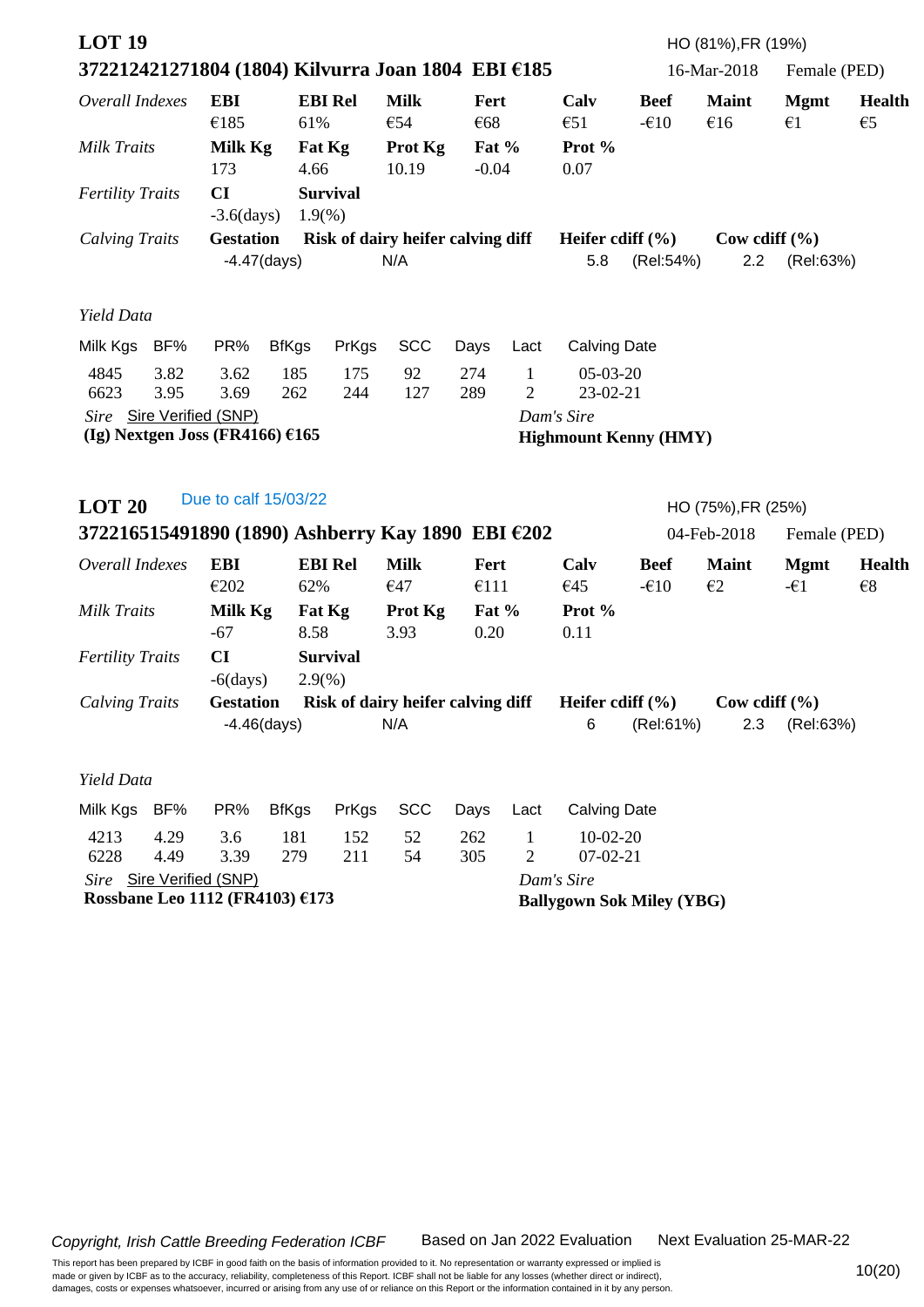| <b>LOT 21</b>                      |      |                                  |                |                 |                                                      |                 |                |                                     |             | HO (69%), FR (28%) |                   |               |
|------------------------------------|------|----------------------------------|----------------|-----------------|------------------------------------------------------|-----------------|----------------|-------------------------------------|-------------|--------------------|-------------------|---------------|
|                                    |      |                                  |                |                 | 372212421271770 (1770) Kilvurra Averil 1770 EBI €144 |                 |                |                                     |             | 28-Jan-2018        | Female (ASR)      |               |
| Overall Indexes                    |      | <b>EBI</b>                       |                | <b>EBI Rel</b>  | <b>Milk</b>                                          | Fert            |                | Calv                                | <b>Beef</b> | <b>Maint</b>       | <b>Mgmt</b>       | <b>Health</b> |
|                                    |      | €144                             | 59%            |                 | E22                                                  | €82             |                | E21                                 | $-618$      | €29                | E3                | $\epsilon$ 4  |
| Milk Traits                        |      | Milk Kg<br>$-149$                | 4.98           | Fat Kg          | Prot Kg<br>$-.36$                                    | Fat $%$<br>0.19 |                | Prot %<br>0.08                      |             |                    |                   |               |
| <b>Fertility Traits</b>            |      | CI                               |                | <b>Survival</b> |                                                      |                 |                |                                     |             |                    |                   |               |
|                                    |      | $-4$ (days)                      |                | $2.6(\%)$       |                                                      |                 |                |                                     |             |                    |                   |               |
| <b>Calving Traits</b>              |      | <b>Gestation</b>                 |                |                 | Risk of dairy heifer calving diff                    |                 |                | Heifer cdiff $(\% )$                |             |                    | Cow cdiff $(\% )$ |               |
|                                    |      |                                  | $-1.26$ (days) |                 | N/A                                                  |                 |                | 4.5                                 | (Rel:51%)   | $\overline{2}$     | (Rel:60%)         |               |
| Yield Data                         |      |                                  |                |                 |                                                      |                 |                |                                     |             |                    |                   |               |
| Milk Kgs BF%                       |      | PR%                              | <b>BfKgs</b>   | PrKgs           | <b>SCC</b>                                           | Days            | Lact           | <b>Calving Date</b>                 |             |                    |                   |               |
| 5239                               | 4.03 | 3.36                             | 211            | 176             | 60                                                   | 268             | $\mathbf{1}$   | $04-02-20$                          |             |                    |                   |               |
| 5270                               | 3.73 | 3.31                             | 197            | 175             | 84                                                   | 245             | $\overline{2}$ | 25-03-21                            |             |                    |                   |               |
| Sire Sire Verified (SNP)           |      |                                  |                |                 |                                                      |                 |                | Dam's Sire                          |             |                    |                   |               |
| Ballybride Waterford (FR4206) €168 |      |                                  |                |                 |                                                      |                 |                | <b>Churchclara Goldmine (CCF)</b>   |             |                    |                   |               |
| <b>LOT 22</b>                      |      |                                  |                |                 |                                                      |                 |                |                                     |             | HO (84%), FR (16%) |                   |               |
|                                    |      |                                  |                |                 | 372212421261753 (1753) Kilvurra Carmel 1753 EBI €61  |                 |                |                                     |             | 24-Jan-2018        | Female (PED)      |               |
| Overall Indexes                    |      | <b>EBI</b>                       |                | <b>EBI Rel</b>  | <b>Milk</b>                                          | Fert            |                | Calv                                | <b>Beef</b> | <b>Maint</b>       | <b>Mgmt</b>       | <b>Health</b> |
|                                    |      | €61                              | 60%            |                 | €33                                                  | $\epsilon$ 3    |                | €19                                 | $-610$      | E23                | $\epsilon$ 0      | $-66$         |
| <b>Milk Traits</b>                 |      | Milk Kg<br>164                   | 8.61           | Fat Kg          | Prot Kg<br>5.07                                      | Fat %<br>0.04   |                | Prot %<br>$-0.01$                   |             |                    |                   |               |
| <b>Fertility Traits</b>            |      | CI                               |                | <b>Survival</b> |                                                      |                 |                |                                     |             |                    |                   |               |
|                                    |      | $.8$ (days)                      |                | 1.1(%           |                                                      |                 |                |                                     |             |                    |                   |               |
| <b>Calving Traits</b>              |      | <b>Gestation</b>                 |                |                 | Risk of dairy heifer calving diff                    |                 |                | Heifer cdiff $(\% )$                |             |                    | Cow cdiff $(\% )$ |               |
|                                    |      |                                  | $-2.19$ (days) |                 | N/A                                                  |                 |                | 7.4                                 | (Rel:55%)   | 2.9                | (Rel:63%)         |               |
| Yield Data                         |      |                                  |                |                 |                                                      |                 |                |                                     |             |                    |                   |               |
| Milk Kgs                           | BF%  | PR%                              | <b>BfKgs</b>   | PrKgs           | <b>SCC</b>                                           | Days            | Lact           | <b>Calving Date</b>                 |             |                    |                   |               |
| 6004                               | 4.45 | 3.48                             | 267            | 209             | 320                                                  | 305             | 1              | $30 - 01 - 20$                      |             |                    |                   |               |
| 3123                               | 4.26 | 3.88                             | 133            | 121             | 233                                                  | 222             | 2              | 19-02-21                            |             |                    |                   |               |
|                                    |      | Sire Sire Verified (SNP)         |                |                 |                                                      |                 |                | Dam's Sire                          |             |                    |                   |               |
|                                    |      | Ballybride Cardiff (FR2339) €179 |                |                 |                                                      |                 |                | Lakelodge Emz 3939 (IE151019643939) |             |                    |                   |               |

Next Evaluation 25-MAR-22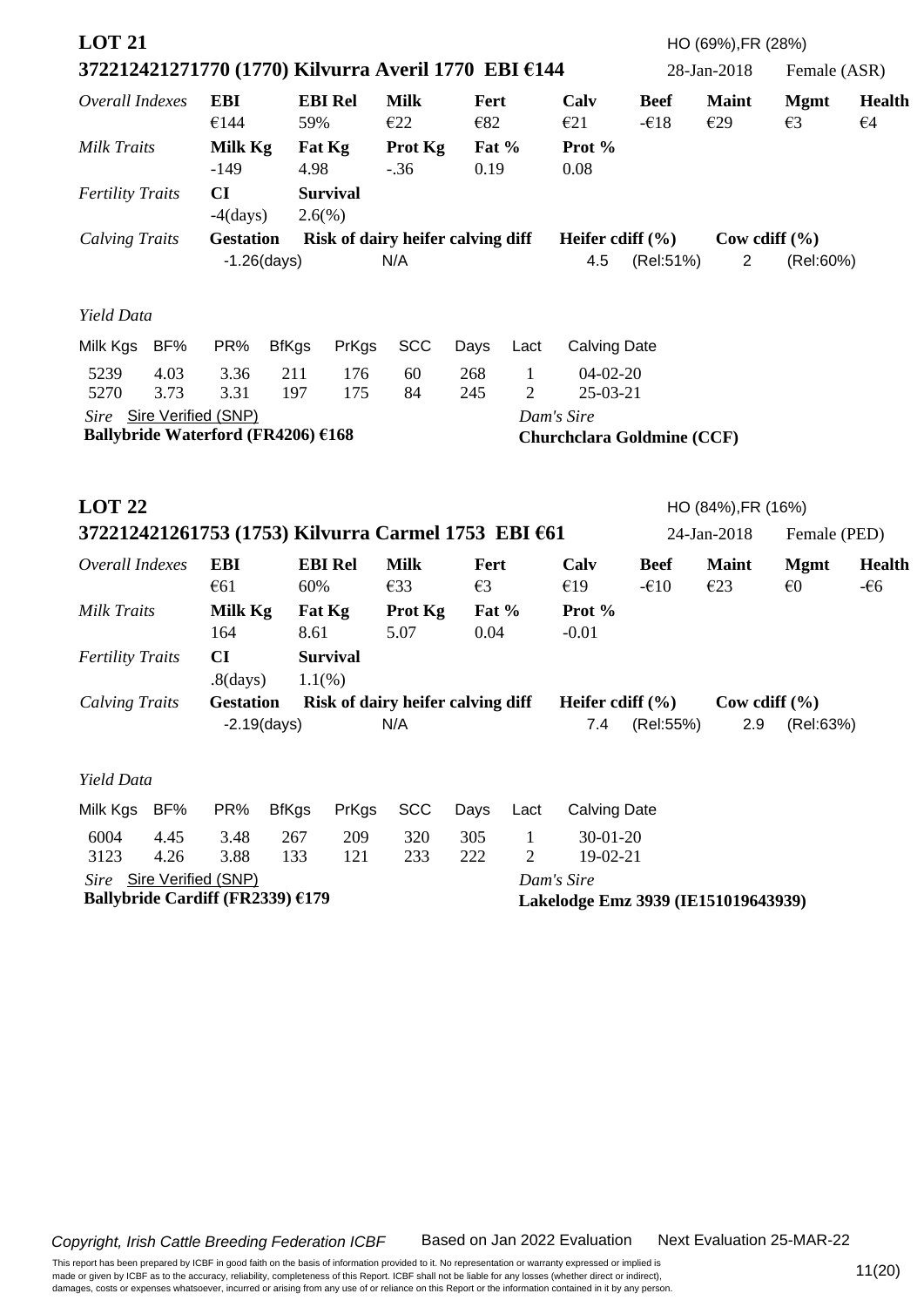| <b>LOT 23</b>                                             |              |                                                                          |              |                              | 372216515441861 (1861) Ashberry Fiona 1861 EBI €225 |                    |                                |                                           |                                         | HO (78%), FR (22%)<br>24-Jan-2018 | Female (PED)                |                               |
|-----------------------------------------------------------|--------------|--------------------------------------------------------------------------|--------------|------------------------------|-----------------------------------------------------|--------------------|--------------------------------|-------------------------------------------|-----------------------------------------|-----------------------------------|-----------------------------|-------------------------------|
| Overall Indexes                                           |              | <b>EBI</b><br>€225                                                       | 62%          | <b>EBI Rel</b>               | <b>Milk</b><br>€37                                  | Fert<br>€130       |                                | Calv<br>€45                               | <b>Beef</b><br>$-\epsilon$ 9            | <b>Maint</b><br>€10               | <b>Mgmt</b><br>$\epsilon$ 8 | <b>Health</b><br>$\epsilon$ 4 |
| Milk Traits                                               |              | Milk Kg<br>$-246$                                                        | 5.46         | Fat Kg                       | <b>Prot Kg</b><br>.62                               | Fat $%$<br>0.27    |                                | Prot %<br>0.16                            |                                         |                                   |                             |                               |
| <b>Fertility Traits</b>                                   |              | CI<br>$-7.2$ (days)                                                      |              | <b>Survival</b><br>$3.1(\%)$ |                                                     |                    |                                |                                           |                                         |                                   |                             |                               |
| <b>Calving Traits</b>                                     |              | <b>Gestation</b><br>$-4$ (days)                                          |              |                              | Risk of dairy heifer calving diff<br>N/A            |                    |                                | Heifer cdiff $(\% )$<br>5.2               | (Rel:61%)                               | Cow cdiff $(\% )$<br>2.3          | (Rel:63%)                   |                               |
| Yield Data                                                |              |                                                                          |              |                              |                                                     |                    |                                |                                           |                                         |                                   |                             |                               |
| Milk Kgs                                                  | BF%          | PR%                                                                      | <b>BfKgs</b> | PrKgs                        | <b>SCC</b>                                          | Days               | Lact                           | <b>Calving Date</b>                       |                                         |                                   |                             |                               |
| 4413<br>4948                                              | 4.41<br>4.37 | 3.72<br>3.64                                                             | 195<br>216   | 164<br>180                   | 85<br>1302                                          | 259<br>238         | $\mathbf{1}$<br>$\overline{2}$ | 13-02-20<br>25-03-21                      |                                         |                                   |                             |                               |
|                                                           |              | Sire Sire Verified (SNP)<br>(Ig) Ardragold Parker (FR2371) $£144$        |              |                              |                                                     |                    |                                | Dam's Sire<br><b>Parkduv Magnet (PKX)</b> |                                         |                                   |                             |                               |
| <b>LOT 24</b><br>372212421211674 (1674) EBI $\epsilon$ 65 |              |                                                                          |              |                              |                                                     |                    |                                |                                           |                                         | HO (72%), FR (25%)<br>16-Mar-2017 | Female                      |                               |
| Overall Indexes                                           |              | <b>EBI</b>                                                               |              | <b>EBI Rel</b>               | <b>Milk</b>                                         | Fert               |                                | Calv                                      | <b>Beef</b>                             | <b>Maint</b>                      | <b>Mgmt</b>                 | <b>Health</b>                 |
|                                                           |              | €65                                                                      | 56%          |                              | E20                                                 | €55                |                                | $-\epsilon$ 1                             | $-617$                                  | €6                                | $\epsilon$ 0                | $\epsilon$ 2                  |
| <b>Milk Traits</b>                                        |              | Milk Kg<br>111                                                           | .08          | Fat Kg                       | Prot Kg<br>5.1                                      | Fat $%$<br>$-0.07$ |                                | Prot %<br>0.02                            |                                         |                                   |                             |                               |
| <b>Fertility Traits</b>                                   |              | CI<br>$-3.1$ (days)                                                      |              | <b>Survival</b><br>1.3(%)    |                                                     |                    |                                |                                           |                                         |                                   |                             |                               |
| <b>Calving Traits</b>                                     |              | <b>Gestation</b>                                                         |              |                              | Risk of dairy heifer calving diff                   |                    |                                | Heifer cdiff $(\% )$                      |                                         | Cow cdiff $(\% )$                 |                             |                               |
|                                                           |              | $-.08$ (days)                                                            |              |                              | N/A                                                 |                    |                                | 7.1                                       | (Rel:49%)                               | 3.3                               | (Rel:52%)                   |                               |
| Yield Data                                                |              |                                                                          |              |                              |                                                     |                    |                                |                                           |                                         |                                   |                             |                               |
| Milk Kgs                                                  | BF%          | PR%                                                                      | <b>BfKgs</b> | PrKgs                        | <b>SCC</b>                                          | Days               | Lact                           | <b>Calving Date</b>                       |                                         |                                   |                             |                               |
| 3664<br>6575                                              | 4.16<br>3.72 | 3.45<br>3.55                                                             | 153<br>244   | 126<br>233                   | 65<br>45                                            | 246<br>304         | $\mathbf{1}$<br>2              | $01-03-19$<br>$04-02-20$                  |                                         |                                   |                             |                               |
| 6837                                                      | 3.73         | 3.51                                                                     | 255          | 240                          | 64                                                  | 301                | 3                              | 11-02-21                                  |                                         |                                   |                             |                               |
|                                                           |              | Sire Sire Verified (SNP)<br>Kilvurra Yrc 1433 Enda (IE141361361433) €173 |              |                              |                                                     |                    |                                | Dam's Sire                                | Tuavela Fortune Sheila (IE141379310786) |                                   |                             |                               |
|                                                           |              |                                                                          |              |                              |                                                     |                    |                                |                                           |                                         |                                   |                             |                               |

Next Evaluation 25-MAR-22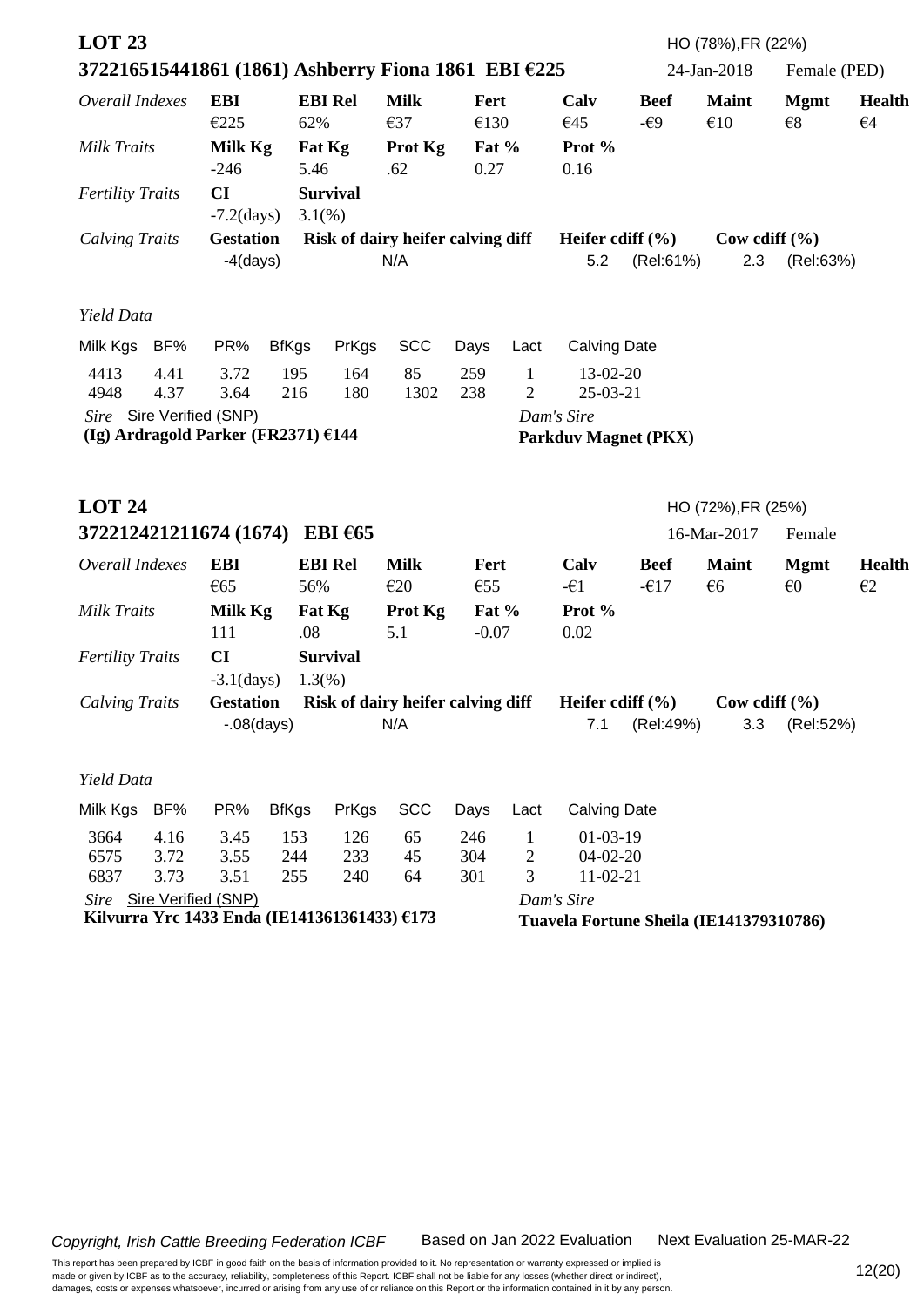| <b>LOT 25</b>                                    |                      |                                   |                   |                              | 372212421261662 (1662) Kilvurra Yrc 1662 EBI €136    |                        |                                   |                                                |                       | HO (72%), FR (25%)<br>25-Feb-2017 | Female (PED)                   |                                |  |
|--------------------------------------------------|----------------------|-----------------------------------|-------------------|------------------------------|------------------------------------------------------|------------------------|-----------------------------------|------------------------------------------------|-----------------------|-----------------------------------|--------------------------------|--------------------------------|--|
| Overall Indexes<br>Milk Traits                   |                      | <b>EBI</b><br>€136<br>Milk Kg     | 63%               | <b>EBI Rel</b><br>Fat Kg     | <b>Milk</b><br>€33<br>Prot Kg                        | Fert<br>€79<br>Fat $%$ |                                   | Calv<br>€10<br>Prot %                          | <b>Beef</b><br>$-616$ | <b>Maint</b><br>€12               | <b>Mgmt</b><br>$\epsilon$ 6    | <b>Health</b><br>€13           |  |
| <b>Fertility Traits</b>                          |                      | 18<br>CI<br>$-4.3$ (days)         | 5.86<br>2(%)      | <b>Survival</b>              | 3.78                                                 | 0.09                   |                                   | 0.06                                           |                       |                                   |                                |                                |  |
| <b>Calving Traits</b>                            |                      | <b>Gestation</b>                  | $-1.95$ (days)    |                              | Risk of dairy heifer calving diff<br>N/A             |                        | 7.7                               | Heifer cdiff $(\% )$<br>2.6<br>(Rel:55%)       |                       |                                   | Cow cdiff $(\% )$<br>(Rel:63%) |                                |  |
| Yield Data                                       |                      |                                   |                   |                              |                                                      |                        |                                   |                                                |                       |                                   |                                |                                |  |
| Milk Kgs                                         | BF%                  | PR%                               | <b>BfKgs</b>      | PrKgs                        | <b>SCC</b>                                           | Days                   | Lact                              | <b>Calving Date</b>                            |                       |                                   |                                |                                |  |
| 5208<br>5589<br>6661                             | 4.24<br>4.27<br>4.63 | 3.4<br>3.56<br>3.44               | 221<br>239<br>308 | 177<br>199<br>229            | 36<br>27<br>29                                       | 264<br>290<br>305      | $\mathbf{1}$<br>$\mathbf{2}$<br>3 | $11-02-19$<br>$21 - 01 - 20$<br>$25 - 01 - 21$ |                       |                                   |                                |                                |  |
| Sire Sire Verified (SNP)<br>Curra Roy (YRC) €151 |                      |                                   |                   |                              |                                                      |                        |                                   | Dam's Sire<br><b>Ballydehob Justice (BYJ)</b>  |                       |                                   |                                |                                |  |
| <b>LOT 26</b>                                    |                      |                                   |                   |                              |                                                      |                        |                                   |                                                |                       | HO (91%), FR (9%)                 |                                |                                |  |
|                                                  |                      |                                   |                   |                              | 372212421231643 (1643) Kilvurra Fr2031 1643 EBI €161 |                        |                                   |                                                |                       | 19-Feb-2017                       | Female (BSR)                   |                                |  |
| Overall Indexes                                  |                      | <b>EBI</b><br>€161                | 63%               | <b>EBI Rel</b>               | <b>Milk</b><br>€32                                   | Fert<br>€103           |                                   | Calv<br>€17                                    | <b>Beef</b><br>$-65$  | <b>Maint</b><br>€12               | <b>Mgmt</b><br>$\epsilon$ 4    | <b>Health</b><br>$-\epsilon$ 1 |  |
| Milk Traits                                      |                      | Milk Kg<br>221                    | $-1.58$           | Fat Kg                       | Prot Kg<br>9.38                                      | Fat $%$<br>$-0.17$     |                                   | Prot %<br>0.03                                 |                       |                                   |                                |                                |  |
| <b>Fertility Traits</b>                          |                      | CI<br>$-7$ (days)                 |                   | <b>Survival</b><br>$1.3(\%)$ |                                                      |                        |                                   |                                                |                       |                                   |                                |                                |  |
| <b>Calving Traits</b>                            |                      | <b>Gestation</b>                  | $-1.63$ (days)    |                              | Risk of dairy heifer calving diff<br>N/A             |                        |                                   | Heifer cdiff $(\% )$<br>7.4                    | (Rel:57%)             | Cow cdiff $(\% )$<br>2.7          | (Rel:65%)                      |                                |  |
| Yield Data                                       |                      |                                   |                   |                              |                                                      |                        |                                   |                                                |                       |                                   |                                |                                |  |
| Milk Kgs                                         | BF%                  | PR%                               | <b>BfKgs</b>      | PrKgs                        | <b>SCC</b>                                           | Days                   | Lact                              | <b>Calving Date</b>                            |                       |                                   |                                |                                |  |
| 4305<br>6607<br>6746                             | 4.84<br>3.36<br>2.94 | 3.37<br>3.41<br>3.24              | 208<br>222<br>199 | 145<br>225<br>219            | 72<br>51<br>114                                      | 261<br>305<br>271      | $\mathbf{1}$<br>2<br>3            | 14-02-19<br>22-01-20<br>$06-03-21$             |                       |                                   |                                |                                |  |
| Sire Sire Verified (SNP)                         |                      |                                   |                   |                              |                                                      |                        |                                   | Dam's Sire                                     |                       |                                   |                                |                                |  |
|                                                  |                      | (Ig) Tisaxon Elmo (FR2031) $£216$ |                   |                              |                                                      |                        |                                   | Millstreet Merci 5 (MTZ)                       |                       |                                   |                                |                                |  |

Next Evaluation 25-MAR-22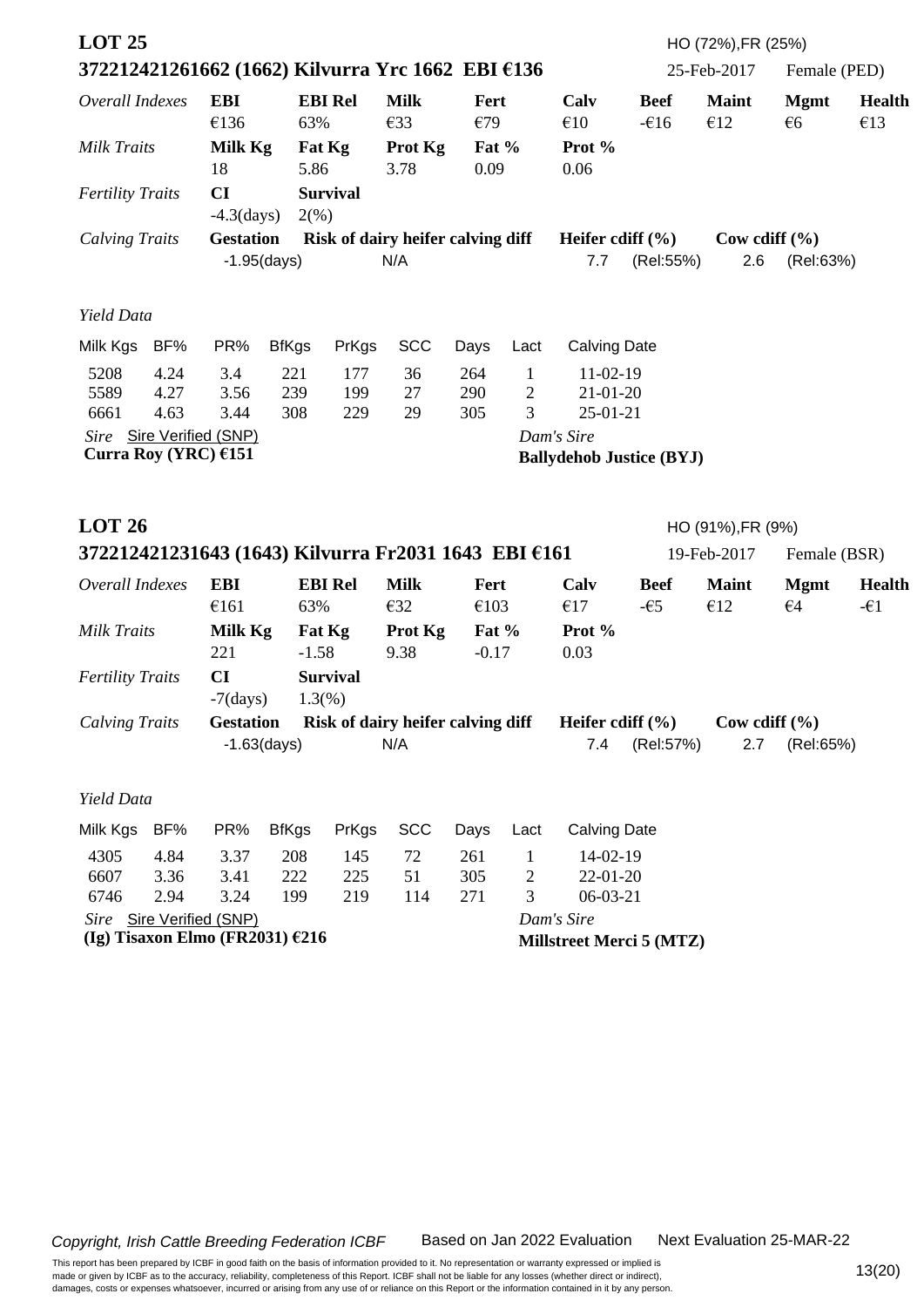| <b>LOT 27</b><br>372212421261638 (1638) EBI €169 |                     |                                              |                   |                              |                                                   |                   |                                     |                                          |                                                               | HO (78%), FR (16%)<br>17-Feb-2017 | Female                       |                      |  |
|--------------------------------------------------|---------------------|----------------------------------------------|-------------------|------------------------------|---------------------------------------------------|-------------------|-------------------------------------|------------------------------------------|---------------------------------------------------------------|-----------------------------------|------------------------------|----------------------|--|
|                                                  |                     |                                              |                   |                              |                                                   |                   |                                     |                                          |                                                               |                                   |                              |                      |  |
| Overall Indexes                                  |                     | <b>EBI</b><br>€169                           | 47%               | <b>EBI Rel</b>               | <b>Milk</b><br>€59                                | Fert<br>€63       |                                     | Calv<br>€25                              | <b>Beef</b><br>$-610$                                         | <b>Maint</b><br>E21               | <b>Mgmt</b><br>$-\epsilon$ 3 | <b>Health</b><br>€14 |  |
| <b>Milk Traits</b>                               |                     | Milk Kg<br>56                                | 14.67             | Fat Kg                       | Prot Kg<br>5.76                                   | Fat $%$<br>0.22   |                                     | Prot %<br>0.07                           |                                                               |                                   |                              |                      |  |
| <b>Fertility Traits</b>                          |                     | CI<br>$-3.5$ (days)                          |                   | <b>Survival</b><br>$1.5(\%)$ |                                                   |                   |                                     |                                          |                                                               |                                   |                              |                      |  |
| <b>Calving Traits</b>                            |                     | <b>Gestation</b>                             | $-1.29$ (days)    |                              | Risk of dairy heifer calving diff<br>N/A          |                   |                                     | 5                                        | Heifer cdiff $(\% )$<br>Cow cdiff $(\% )$<br>(Rel:49%)<br>2.1 |                                   |                              | (Rel:51%)            |  |
| Yield Data                                       |                     |                                              |                   |                              |                                                   |                   |                                     |                                          |                                                               |                                   |                              |                      |  |
| Milk Kgs                                         | BF%                 | PR%                                          | <b>BfKgs</b>      | PrKgs                        | <b>SCC</b>                                        | Days              | Lact                                | <b>Calving Date</b>                      |                                                               |                                   |                              |                      |  |
| 4262<br>5108<br>6209                             | 4.9<br>5.12<br>4.48 | 3.32<br>3.61<br>3.54                         | 209<br>262<br>278 | 141<br>184<br>220            | 50<br>167<br>311                                  | 276<br>304<br>305 | $\mathbf{1}$<br>$\overline{c}$<br>3 | $30 - 01 - 19$<br>$19-01-20$<br>23-01-21 |                                                               |                                   |                              |                      |  |
| <b>Sire</b>                                      |                     |                                              |                   |                              |                                                   |                   |                                     | Dam's Sire                               |                                                               |                                   |                              |                      |  |
|                                                  |                     |                                              |                   |                              |                                                   |                   |                                     | <b>Carracoush Lance (LCL)</b>            |                                                               |                                   |                              |                      |  |
| <b>LOT 28</b>                                    |                     | Due to calf 22/03/22                         |                   |                              |                                                   |                   |                                     |                                          |                                                               | HO (72%), FR (28%)                |                              |                      |  |
|                                                  |                     |                                              |                   |                              | 372212421221634 (1634) Kilvurra Ybg 1634 EBI €227 |                   |                                     |                                          |                                                               | 16-Feb-2017                       | Female (PED)                 |                      |  |
| Overall Indexes                                  |                     | <b>EBI</b><br>€227                           | 58%               | <b>EBI Rel</b>               | <b>Milk</b><br>€49                                | Fert<br>€126      |                                     | Calv<br>E29                              | <b>Beef</b><br>$-610$                                         | <b>Maint</b><br>€13               | <b>Mgmt</b><br>$\epsilon$ 0  | <b>Health</b><br>E20 |  |
| <b>Milk Traits</b>                               |                     | Milk Kg<br>$-198$                            | 8.81              | Fat Kg                       | Prot Kg<br>2.13                                   | Fat $%$<br>0.30   |                                     | Prot %<br>0.16                           |                                                               |                                   |                              |                      |  |
| <b>Fertility Traits</b>                          |                     | CI<br>$-7$ (days)                            | $3(\%)$           | <b>Survival</b>              |                                                   |                   |                                     |                                          |                                                               |                                   |                              |                      |  |
| <b>Calving Traits</b>                            |                     | <b>Gestation</b>                             | $-3.39$ (days)    |                              | Risk of dairy heifer calving diff<br>N/A          |                   |                                     | Heifer cdiff $(\% )$<br>8.4              | (Rel:46%)                                                     | Cow cdiff $(\% )$<br>2.6          | (Rel:57%)                    |                      |  |
| Yield Data                                       |                     |                                              |                   |                              |                                                   |                   |                                     |                                          |                                                               |                                   |                              |                      |  |
| Milk Kgs                                         | BF%                 | PR%                                          | <b>BfKgs</b>      | PrKgs                        | <b>SCC</b>                                        | Days              | Lact                                | <b>Calving Date</b>                      |                                                               |                                   |                              |                      |  |
| 3609<br>3592                                     | 5.22<br>5.3         | 3.91<br>4.04                                 | 188<br>190        | 141<br>145                   | 49<br>61                                          | 275<br>282        | $\mathbf{1}$<br>2                   | $10-03-19$<br>$26 - 02 - 20$             |                                                               |                                   |                              |                      |  |
| 5687                                             | 5.17                | 3.9<br>Sire Sire Verified (SNP)              | 294               | 222                          | 53                                                | 296               | 3                                   | $26 - 01 - 21$<br>Dam's Sire             |                                                               |                                   |                              |                      |  |
|                                                  |                     | Kilvurra Pbm 1394 Decy (IE141361391394) €207 |                   |                              |                                                   |                   |                                     | (Ig) Lauragh Evert (LHZ)                 |                                                               |                                   |                              |                      |  |

Next Evaluation 25-MAR-22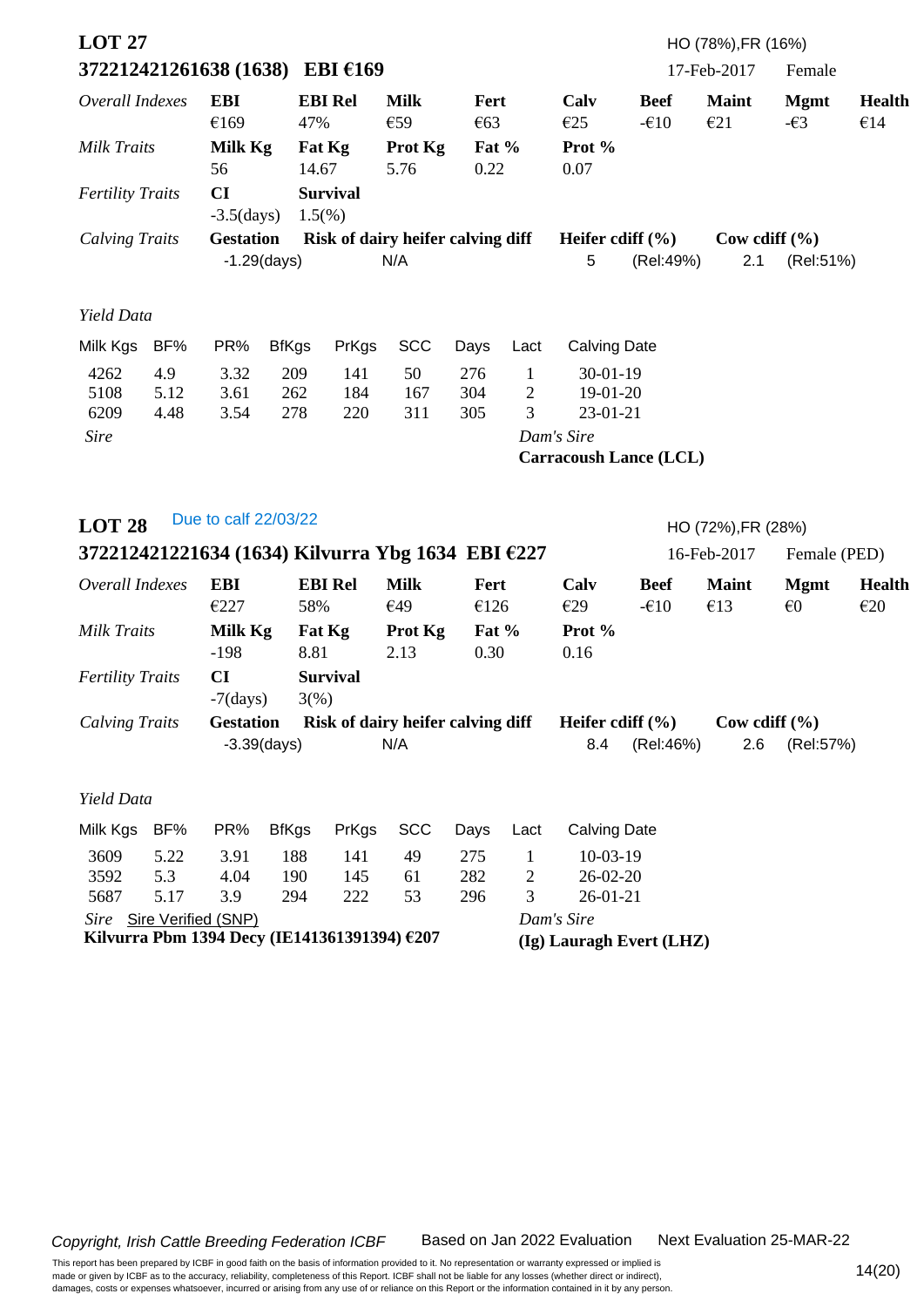| <b>LOT 29</b>                                                                                           |                      |                                                                  |                   |                   | 372212421271630 (1630) Kilvurra Palm 1630 EBI €177  |                                          |                                   |                                         |                                          | HO (75%), FR (22%)<br>14-Feb-2017 | Female (ASR)                |                                |  |
|---------------------------------------------------------------------------------------------------------|----------------------|------------------------------------------------------------------|-------------------|-------------------|-----------------------------------------------------|------------------------------------------|-----------------------------------|-----------------------------------------|------------------------------------------|-----------------------------------|-----------------------------|--------------------------------|--|
| Overall Indexes                                                                                         |                      | <b>EBI</b><br>€177                                               | 63%               | <b>EBI Rel</b>    | <b>Milk</b><br>€41                                  | Fert<br>€94                              |                                   | Calv<br>€34                             | <b>Beef</b><br>$-\epsilon$ 22            | <b>Maint</b><br>€18               | <b>Mgmt</b><br>$\epsilon$ 7 | <b>Health</b><br>€6            |  |
| Milk Traits                                                                                             |                      | Milk Kg<br>$-105$                                                | 6.71              | Fat Kg            | <b>Prot Kg</b><br>3.01                              | Fat %<br>0.19                            |                                   | Prot %<br>0.12                          |                                          |                                   |                             |                                |  |
| <b>Fertility Traits</b>                                                                                 |                      | CI<br>$-4.9$ (days)                                              | $2.6(\%)$         | <b>Survival</b>   |                                                     |                                          |                                   |                                         |                                          |                                   |                             |                                |  |
| <b>Calving Traits</b>                                                                                   |                      | <b>Gestation</b><br>$-2.56$ (days)                               |                   |                   | Risk of dairy heifer calving diff<br>N/A            |                                          |                                   | 4.5                                     | Heifer cdiff $(\% )$<br>(Rel:55%)<br>2.2 |                                   |                             | Cow cdiff $(\% )$<br>(Rel:63%) |  |
| Yield Data                                                                                              |                      |                                                                  |                   |                   |                                                     |                                          |                                   |                                         |                                          |                                   |                             |                                |  |
| Milk Kgs BF%                                                                                            |                      | PR%                                                              | <b>BfKgs</b>      | PrKgs             | <b>SCC</b>                                          | Days                                     | Lact                              | <b>Calving Date</b>                     |                                          |                                   |                             |                                |  |
| 4398<br>5462<br>5886                                                                                    | 4.74<br>4.23<br>4.76 | 3.59<br>3.71<br>3.82                                             | 209<br>231<br>280 | 158<br>203<br>225 | 54<br>29<br>55                                      | 266<br>288<br>295                        | $\mathbf{1}$<br>$\mathbf{2}$<br>3 | 19-03-19<br>$03-03-20$<br>17-02-21      |                                          |                                   |                             |                                |  |
|                                                                                                         |                      | Sire Sire Verified (SNP)<br>(Ig) Gabriel Goliath (FR2034) $£186$ |                   |                   |                                                     |                                          |                                   | Dam's Sire<br>(Ig) Sunnybank Oman (SOK) |                                          |                                   |                             |                                |  |
| <b>LOT 30</b>                                                                                           |                      | Due to calf 13/03/22                                             |                   |                   |                                                     |                                          |                                   |                                         |                                          | HO (84%), FR (16%)                |                             |                                |  |
|                                                                                                         |                      |                                                                  |                   |                   | IE141361321578 (1578) Kilvurra Brenda 1578 EBI €161 |                                          |                                   |                                         |                                          | 02-Feb-2017                       | Female (ASR)                |                                |  |
| Overall Indexes                                                                                         |                      | <b>EBI</b><br>€161                                               | 64%               | <b>EBI Rel</b>    | <b>Milk</b><br>€28                                  | Fert<br>€97                              |                                   | Calv<br>E32                             | <b>Beef</b><br>$-\epsilon$ 25            | <b>Maint</b><br>E22               | <b>Mgmt</b><br>$\epsilon$ 5 | <b>Health</b><br>$\epsilon$ 2  |  |
| Milk Traits                                                                                             |                      | Milk Kg<br>$-3$                                                  | 5.36              | Fat Kg            | Prot Kg<br>2.81                                     | Fat %<br>0.10                            |                                   | Prot %<br>0.05                          |                                          |                                   |                             |                                |  |
| <b>Fertility Traits</b>                                                                                 |                      | CI<br>$-5.3$ (days)                                              | $2.5(\%)$         | <b>Survival</b>   |                                                     |                                          |                                   |                                         |                                          |                                   |                             |                                |  |
| <b>Calving Traits</b><br><b>Gestation</b><br>Risk of dairy heifer calving diff<br>N/A<br>$-3.24$ (days) |                      |                                                                  |                   |                   |                                                     |                                          |                                   | Heifer cdiff $(\% )$<br>5.5             | (Rel:55%)                                | Cow cdiff $(\%$<br>2.5            | (Rel:63%)                   |                                |  |
| Yield Data                                                                                              |                      |                                                                  |                   |                   |                                                     |                                          |                                   |                                         |                                          |                                   |                             |                                |  |
| Milk Kgs                                                                                                | BF%                  | PR%                                                              | <b>BfKgs</b>      | PrKgs             | <b>SCC</b>                                          | Days                                     | Lact                              | <b>Calving Date</b>                     |                                          |                                   |                             |                                |  |
| 4987<br>5509                                                                                            | 4.2<br>4.29          | 3.33<br>3.5                                                      | 210<br>236        | 166<br>193        | 74<br>46                                            | 273<br>305                               | $\mathbf{1}$<br>2                 | $02 - 02 - 19$<br>$22 - 01 - 20$        |                                          |                                   |                             |                                |  |
| 6076                                                                                                    | 3.97                 | 3.44<br>Sire Sire Verified (SNP)                                 | 241               | 209               | 83                                                  | 279<br>3<br>$05-03-21$                   |                                   |                                         |                                          |                                   |                             |                                |  |
|                                                                                                         |                      | (Ig) Gabriel Goliath (FR2034) $£186$                             |                   |                   |                                                     | Dam's Sire<br>Laings Wco Nighthawk (LWT) |                                   |                                         |                                          |                                   |                             |                                |  |

Next Evaluation 25-MAR-22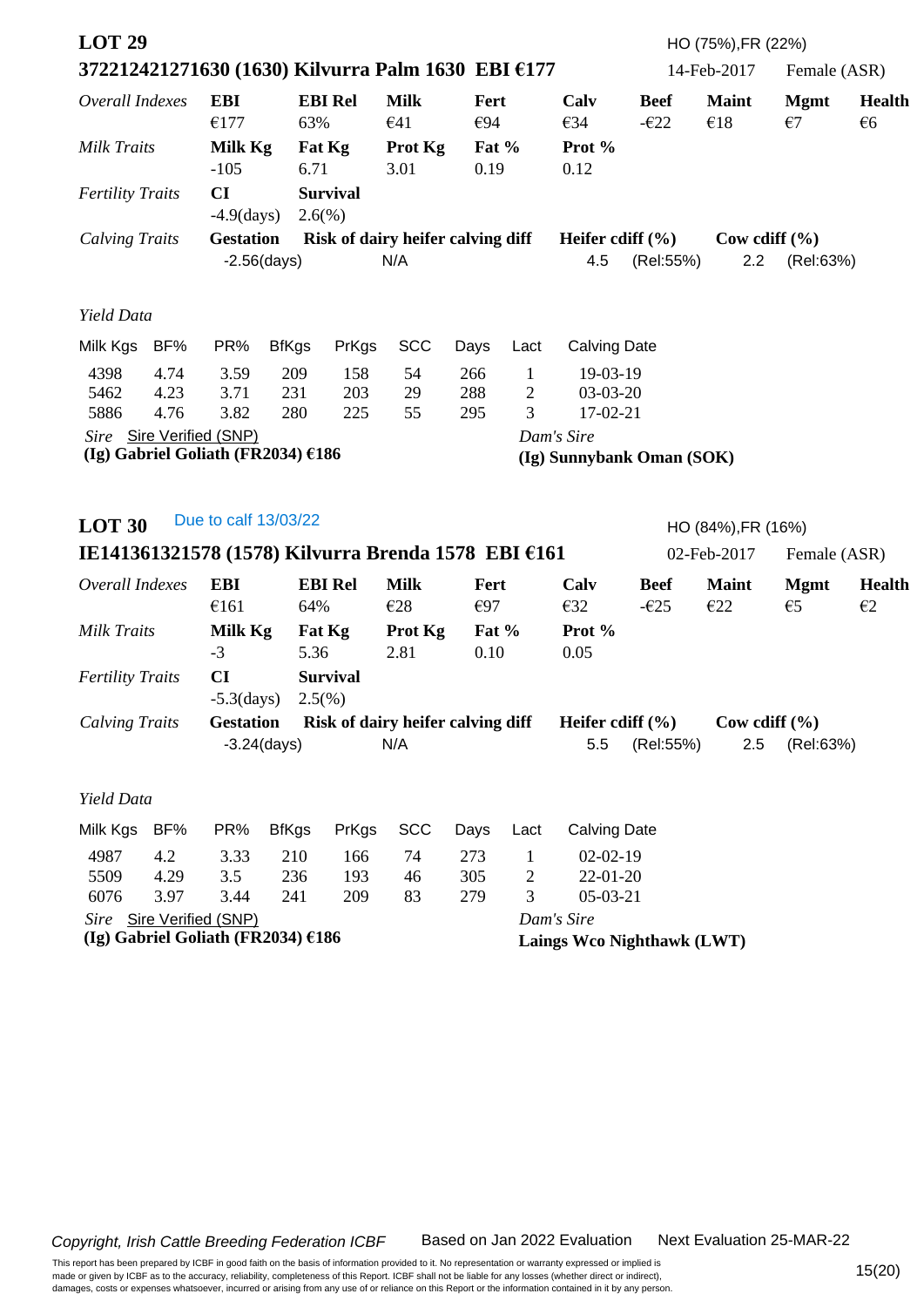| <b>LOT 31</b>                |                              |                                                                 |                          |                          |                                          |                            |                                          |                                                              |                       | HO (88%), FR (13%)           |                             |                               |
|------------------------------|------------------------------|-----------------------------------------------------------------|--------------------------|--------------------------|------------------------------------------|----------------------------|------------------------------------------|--------------------------------------------------------------|-----------------------|------------------------------|-----------------------------|-------------------------------|
|                              |                              | IE141361321495 (1495) Kilvurra Agh 1495 EBI €184                |                          |                          |                                          |                            |                                          |                                                              |                       | 30-Jan-2016                  | Female (BSR)                |                               |
| Overall Indexes              |                              | <b>EBI</b><br>€184                                              | 65%                      | <b>EBI Rel</b>           | <b>Milk</b><br>€75                       | Fert<br>€66                |                                          | Calv<br>€43                                                  | <b>Beef</b><br>$-616$ | <b>Maint</b><br>$\epsilon$ 7 | <b>Mgmt</b><br>$\epsilon$ 6 | <b>Health</b><br>$\epsilon$ 4 |
| <b>Milk Traits</b>           |                              | Milk Kg<br>207                                                  | 12.27                    | Fat Kg                   | <b>Prot Kg</b><br>11.55                  | Fat %<br>0.07              |                                          | Prot %<br>0.08                                               |                       |                              |                             |                               |
| <b>Fertility Traits</b>      |                              | CI<br>$-3.2$ (days)                                             | $2.1(\%)$                | <b>Survival</b>          |                                          |                            |                                          |                                                              |                       |                              |                             |                               |
| <b>Calving Traits</b>        |                              | <b>Gestation</b><br>$-3.77$ (days)                              |                          |                          | Risk of dairy heifer calving diff<br>N/A |                            |                                          | Heifer cdiff $(\% )$<br>5.3                                  | (Rel:58%)             | Cow cdiff $(\% )$<br>2.6     | (Rel:66%)                   |                               |
| Yield Data                   |                              |                                                                 |                          |                          |                                          |                            |                                          |                                                              |                       |                              |                             |                               |
| Milk Kgs                     | BF%                          | PR%                                                             | <b>BfKgs</b>             | PrKgs                    | <b>SCC</b>                               | Days                       | Lact                                     | <b>Calving Date</b>                                          |                       |                              |                             |                               |
| 4243<br>5625<br>7048<br>7518 | 4.52<br>4.18<br>4.18<br>4.44 | 3.47<br>3.58<br>3.67<br>3.47                                    | 192<br>235<br>295<br>334 | 147<br>201<br>259<br>261 | 32<br>71<br>113<br>1618                  | 234<br>297<br>297<br>305   | $\mathbf{1}$<br>$\overline{c}$<br>3<br>4 | $26 - 02 - 18$<br>$23-01-19$<br>$04-02-20$<br>$30 - 01 - 21$ |                       |                              |                             |                               |
|                              |                              | Sire Sire Verified (SNP)                                        |                          |                          |                                          |                            |                                          | Dam's Sire                                                   |                       |                              |                             |                               |
|                              |                              | Aghawadda Arthur (AGH) €148                                     |                          |                          |                                          |                            |                                          | <b>Bagworth Zander Keet (BWZ)</b>                            |                       |                              |                             |                               |
| <b>LOT 32</b>                |                              |                                                                 |                          |                          |                                          |                            |                                          |                                                              |                       | HO (94%)                     |                             |                               |
|                              |                              | IE141361311478 (1478) Kilvurra Efm Bunty 1478 EBI €139          |                          |                          |                                          |                            |                                          |                                                              |                       | 27-Jan-2016                  | Female (BSR)                |                               |
| Overall Indexes              |                              | <b>EBI</b>                                                      |                          | <b>EBI Rel</b>           | <b>Milk</b>                              | Fert                       |                                          | Calv                                                         | <b>Beef</b>           | <b>Maint</b>                 | <b>Mgmt</b>                 | <b>Health</b>                 |
| <b>Milk Traits</b>           |                              | €139<br>Milk Kg<br>179                                          | 62%<br>4.49              | Fat Kg                   | E22<br>Prot Kg<br>4.87                   | €103<br>Fat $%$<br>$-0.04$ |                                          | €11<br>Prot %<br>$-0.02$                                     | $-\epsilon$ 14        | €18                          | $-\epsilon$ 1               | $\epsilon$                    |
| <b>Fertility Traits</b>      |                              | CI<br>$-6$ (days)                                               | $2.2(\%)$                | <b>Survival</b>          |                                          |                            |                                          |                                                              |                       |                              |                             |                               |
| <b>Calving Traits</b>        |                              | <b>Gestation</b>                                                |                          |                          | Risk of dairy heifer calving diff        |                            |                                          | Heifer cdiff $(\% )$                                         |                       | Cow cdiff $(\% )$            |                             |                               |
|                              |                              | $-0.14$ (days)                                                  |                          |                          | N/A                                      |                            |                                          | 5.6                                                          | (Rel:51%)             | 2.6                          | (Rel:63%)                   |                               |
| Yield Data                   |                              |                                                                 |                          |                          |                                          |                            |                                          |                                                              |                       |                              |                             |                               |
| Milk Kgs                     | BF%                          | PR%                                                             | <b>BfKgs</b>             | PrKgs                    | <b>SCC</b>                               | Days                       | Lact                                     | <b>Calving Date</b>                                          |                       |                              |                             |                               |
| 4157<br>6009<br>6823<br>6813 | 4.16<br>4.05<br>4.26<br>4.15 | 3.18<br>3.33<br>3.33<br>3.17                                    | 173<br>244<br>290<br>283 | 132<br>200<br>227<br>216 | 26<br>139<br>48<br>86                    | 255<br>305<br>305<br>294   | $\mathbf{1}$<br>2<br>3<br>4              | $05-02-18$<br>14-01-19<br>18-01-20<br>28-01-21               |                       |                              |                             |                               |
| 7133                         | 3.97                         | 3.3                                                             | 283                      | 236                      | 44                                       | 305                        | 5                                        |                                                              | $14-01-22$ (proj)     |                              |                             |                               |
|                              |                              | Sire Sire Verified (SNP)<br>(Ig) Monamore E-Force ET (EFM) €174 |                          |                          |                                          |                            |                                          | Dam's Sire                                                   |                       |                              |                             |                               |

Next Evaluation 25-MAR-22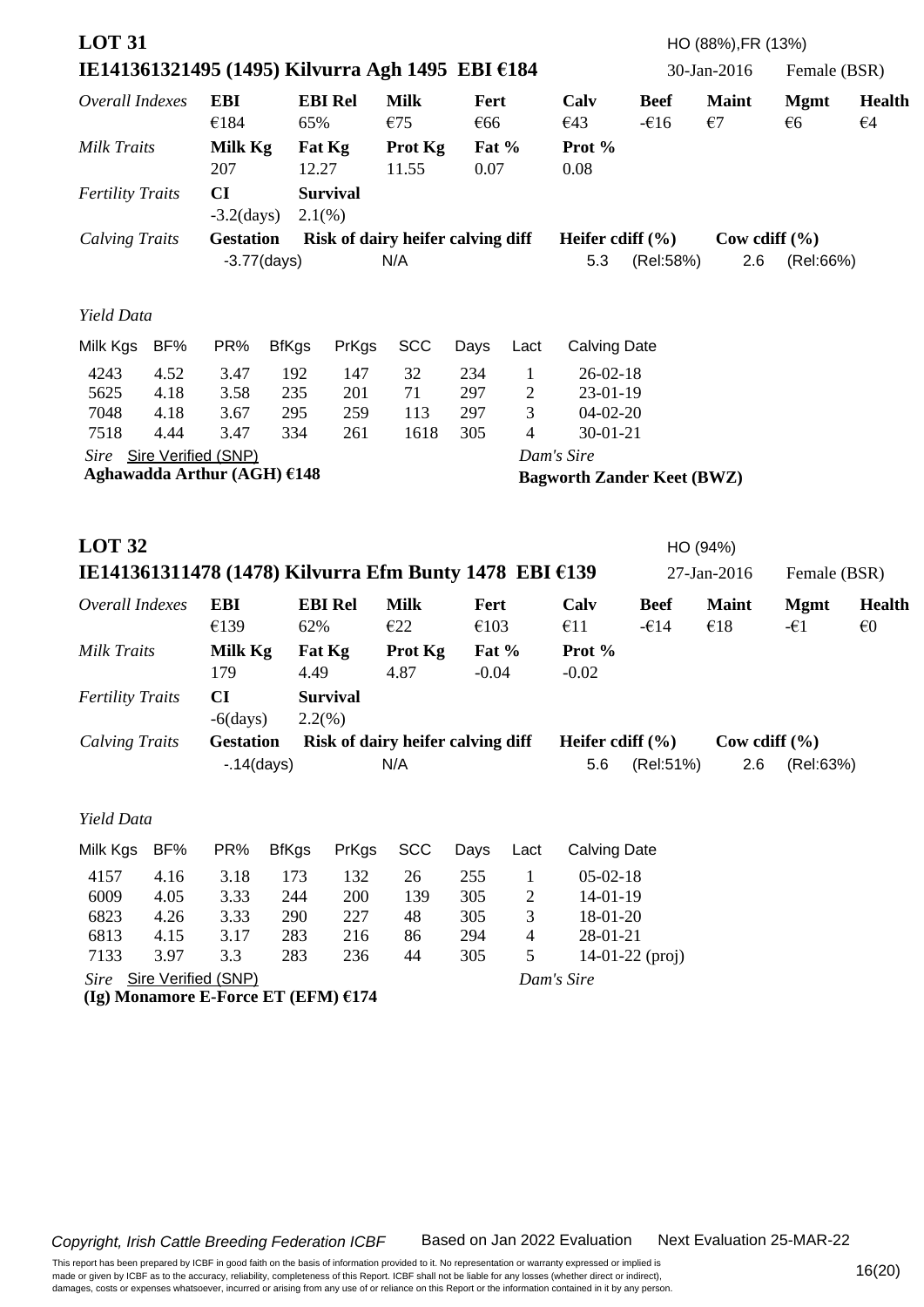| <b>LOT 33</b><br>IE141361371467 (1467) Kilvurra Fwe 1467 Tess EBI €194 |                              |                                                |                          |                                          |                                          |                          |                                              |                                                            |                              | HO (59%), FR (41%)<br>25-Jan-2016 | Female (PED)                |                               |
|------------------------------------------------------------------------|------------------------------|------------------------------------------------|--------------------------|------------------------------------------|------------------------------------------|--------------------------|----------------------------------------------|------------------------------------------------------------|------------------------------|-----------------------------------|-----------------------------|-------------------------------|
| Overall Indexes                                                        |                              | <b>EBI</b><br>€194                             | 65%                      | <b>EBI Rel</b>                           | <b>Milk</b><br>€49                       | Fert<br>€98              |                                              | Calv<br>€39                                                | <b>Beef</b><br>$-616$        | <b>Maint</b><br>€14               | <b>Mgmt</b><br>$\epsilon$ 1 | <b>Health</b><br>$\epsilon$ 9 |
| Milk Traits                                                            |                              | Milk Kg<br>309                                 | 11.72                    | Fat Kg                                   | Prot Kg<br>8.99                          | Fat $%$<br>$-0.01$       |                                              | Prot %<br>$-0.02$                                          |                              |                                   |                             |                               |
| <b>Fertility Traits</b>                                                |                              | CI<br>$-5.5$ (days)                            |                          | <b>Survival</b><br>2.4(%)                |                                          |                          |                                              |                                                            |                              |                                   |                             |                               |
| <b>Calving Traits</b>                                                  |                              | <b>Gestation</b><br>$-3.3$ (days)              |                          |                                          | Risk of dairy heifer calving diff<br>N/A |                          | Heifer cdiff $(\% )$<br>6.5                  | (Rel:58%)                                                  | Cow cdiff $(\% )$<br>2.3     | (Rel:66%)                         |                             |                               |
| Yield Data                                                             |                              |                                                |                          |                                          |                                          |                          |                                              |                                                            |                              |                                   |                             |                               |
| Milk Kgs                                                               | BF%                          | PR%                                            | <b>BfKgs</b>             | PrKgs                                    | <b>SCC</b>                               | Days                     | Lact                                         | <b>Calving Date</b>                                        |                              |                                   |                             |                               |
| 4708<br>6477<br>7734<br>9013                                           | 4.35<br>4.19<br>4.27<br>3.92 | 3.29<br>3.27<br>3.35<br>3.19                   | 205<br>271<br>330<br>354 | 155<br>212<br>259<br>288                 | 58<br>42<br>33<br>43                     | 265<br>299<br>291<br>297 | $\mathbf{1}$<br>$\overline{c}$<br>3<br>4     | $26 - 01 - 18$<br>$14-01-19$<br>$20 - 01 - 20$<br>08-02-21 |                              |                                   |                             |                               |
| Sire Sire Verified (SNP)<br>Ballygown Frankie (FWE) €161               |                              |                                                |                          |                                          |                                          |                          |                                              | Dam's Sire<br><b>Blackisle Matrix ET (TIX)</b>             |                              |                                   |                             |                               |
| <b>LOT 34</b>                                                          |                              |                                                |                          |                                          |                                          |                          |                                              |                                                            |                              | HO (53%), FR (44%)                |                             |                               |
| IE141361341456 (1456) Kilvurra Vince 1456 EBI €170                     |                              |                                                |                          |                                          |                                          |                          |                                              |                                                            |                              | 29-Mar-2015                       | Female (PED)                |                               |
| Overall Indexes                                                        |                              | <b>EBI</b><br>€170                             | 58%                      | <b>EBI Rel</b>                           | <b>Milk</b><br>E32                       | Fert<br>€110             |                                              | Calv<br>€15                                                | <b>Beef</b><br>$-\epsilon$ 3 | <b>Maint</b><br>$\epsilon$ 5      | <b>Mgmt</b><br>$\epsilon$ 1 | <b>Health</b><br>$\epsilon$ 9 |
| <b>Milk Traits</b>                                                     |                              | Milk Kg<br>$-32$                               | 6.58                     | Fat Kg                                   | Prot Kg<br>2.67                          | Fat $%$<br>0.14          |                                              | Prot %<br>0.07                                             |                              |                                   |                             |                               |
| <b>Fertility Traits</b>                                                |                              | CI<br>$-6.6$ $\frac{\text{days}}{\text{days}}$ |                          | <b>Survival</b><br>$2.3(\%)$             |                                          |                          |                                              |                                                            |                              |                                   |                             |                               |
| <b>Calving Traits</b>                                                  | <b>Gestation</b>             | $-1.55$ (days)                                 |                          | Risk of dairy heifer calving diff<br>N/A |                                          |                          | Heifer cdiff $(\% )$<br>7.5                  | (Rel:45%)                                                  | Cow cdiff $(\% )$<br>3.3     | (Rel:57%)                         |                             |                               |
| Yield Data                                                             |                              |                                                |                          |                                          |                                          |                          |                                              |                                                            |                              |                                   |                             |                               |
| Milk Kgs                                                               | BF%                          | PR%                                            | <b>BfKgs</b>             | PrKgs                                    | <b>SCC</b>                               | Days                     | Lact                                         | <b>Calving Date</b>                                        |                              |                                   |                             |                               |
| 3899<br>5112<br>5973                                                   | 4.45<br>4.19<br>4.63         | 3.53<br>3.48<br>3.55                           | 174<br>214<br>277        | 138<br>178<br>212                        | 158<br>39<br>155                         | 277<br>265<br>281        | $\mathbf{1}$<br>$\overline{\mathbf{c}}$<br>3 | $30 - 01 - 17$<br>$09-02-18$<br>$25-01-19$                 |                              |                                   |                             |                               |
| 7185<br>6142                                                           | 4.03<br>4.32                 | 3.6<br>3.83                                    | 290<br>265               | 259<br>235                               | 105<br>269                               | 302<br>301               | $\overline{\mathcal{A}}$<br>5                | $21 - 01 - 20$<br>$04-02-21$                               |                              |                                   |                             |                               |
| Sire Sire Verified (SNP)<br>Kilvurra Rrb Vince (IE141361321256) €108   |                              |                                                |                          |                                          |                                          |                          |                                              | Dam's Sire<br><b>Millstreet Ruud 12 (ILR)</b>              |                              |                                   |                             |                               |

Next Evaluation 25-MAR-22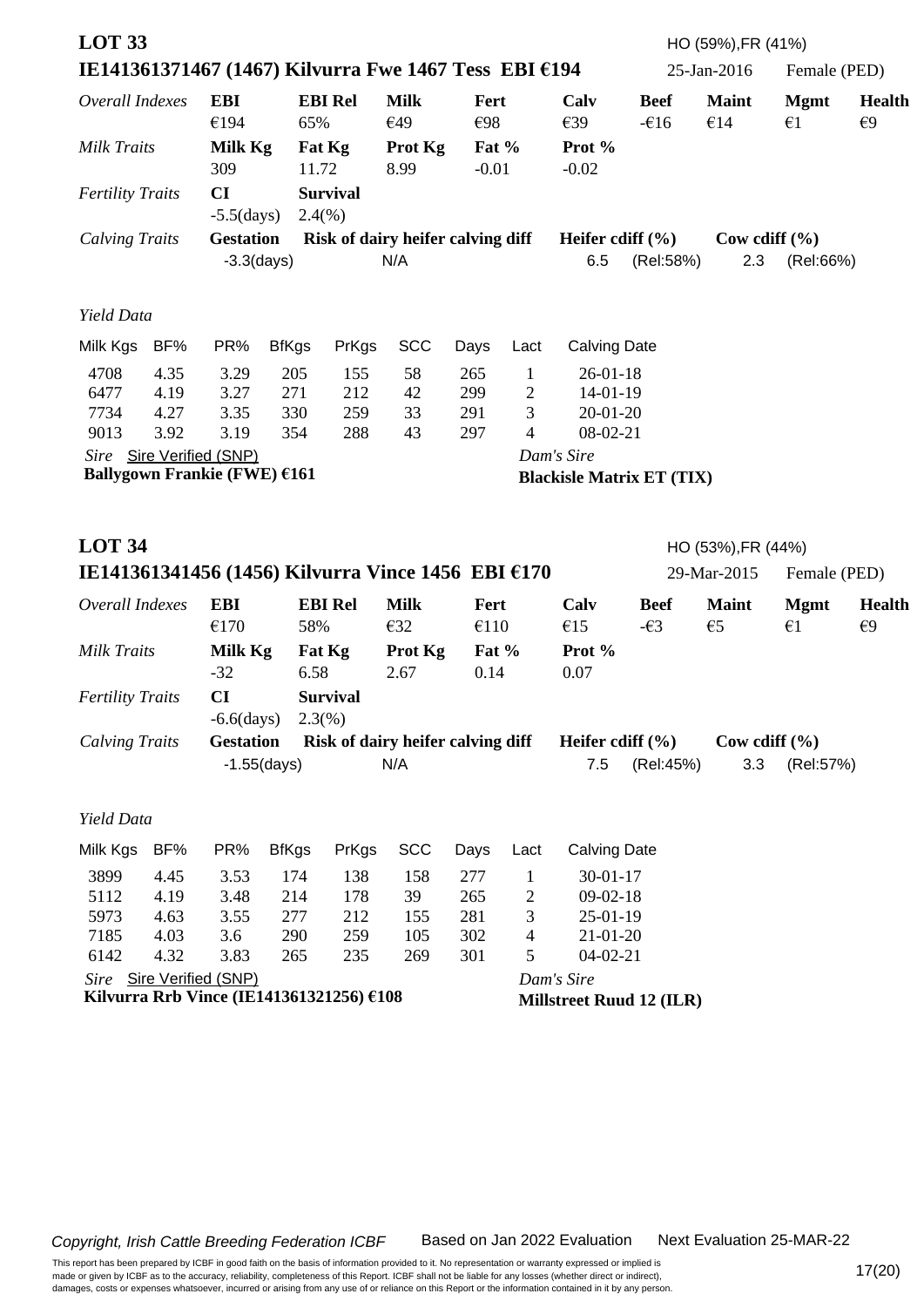| <b>LOT 35</b>           |      | Due to calf 13/03/22                                                 |                |                         |                                                  |               |                          |                                   |                              | FR (53%), HO (47%)                |                              |                        |
|-------------------------|------|----------------------------------------------------------------------|----------------|-------------------------|--------------------------------------------------|---------------|--------------------------|-----------------------------------|------------------------------|-----------------------------------|------------------------------|------------------------|
|                         |      |                                                                      |                |                         | IE141361351432 (1432) Kilvurra Lcl 1432 EBI €122 |               |                          |                                   |                              | 22-Feb-2015                       | Female (BSR)                 |                        |
| Overall Indexes         |      | <b>EBI</b><br>€122                                                   | 57%            | <b>EBI Rel</b>          | <b>Milk</b><br>€33                               | Fert<br>€80   |                          | Calv<br>$\epsilon$                | <b>Beef</b><br>$-\epsilon$ 8 | <b>Maint</b><br>€6                | <b>Mgmt</b><br>$-\epsilon$ 3 | Health<br>$\epsilon$ 8 |
| <b>Milk Traits</b>      |      | Milk Kg<br>92                                                        | 5.75           | Fat Kg                  | Prot Kg<br>4.93                                  | Fat %<br>0.04 |                          | Prot %<br>0.03                    |                              |                                   |                              |                        |
| <b>Fertility Traits</b> |      | CI<br>$-4.5 \,(days)$                                                |                | <b>Survival</b><br>1.9% |                                                  |               |                          |                                   |                              |                                   |                              |                        |
| <b>Calving Traits</b>   |      | <b>Gestation</b>                                                     |                |                         | Risk of dairy heifer calving diff                |               |                          | Heifer cdiff $(\% )$              |                              | Cow cdiff $(\% )$                 |                              |                        |
|                         |      |                                                                      | $-1.47$ (days) |                         | N/A                                              |               |                          | 9.1                               | (Rel:49%)                    | 3.3                               | (Rel:52%)                    |                        |
| Yield Data              |      |                                                                      |                |                         |                                                  |               |                          |                                   |                              |                                   |                              |                        |
| Milk Kgs                | BF%  | PR%                                                                  | <b>BfKgs</b>   | PrKgs                   | <b>SCC</b>                                       | Days          | Lact                     | <b>Calving Date</b>               |                              |                                   |                              |                        |
| 4261                    | 4.17 | 3.45                                                                 | 178            | 147                     | 174                                              | 264           | $\mathbf{1}$             | 12-02-17                          |                              |                                   |                              |                        |
| 4942                    | 4.35 | 3.5                                                                  | 215            | 173                     | 22                                               | 290           | $\overline{c}$           | $12 - 01 - 18$                    |                              |                                   |                              |                        |
| 6384                    | 4.72 | 3.34                                                                 | 301            | 213                     | 88                                               | 305           | 3                        | $22-01-19$                        |                              |                                   |                              |                        |
| 7066                    | 3.99 | 3.49                                                                 | 282            | 246                     | 91                                               | 305           | 4                        | $02 - 02 - 20$                    |                              |                                   |                              |                        |
| 7262                    | 3.89 | 3.48                                                                 | 282            | 253                     | 140                                              | 304           | 5                        | 08-02-21                          |                              |                                   |                              |                        |
|                         |      | Sire Sire Verified (SNP)<br>Kilvurra Rrb Vince (IE141361321256) €108 |                |                         |                                                  |               |                          | Dam's Sire                        |                              |                                   |                              |                        |
|                         |      |                                                                      |                |                         |                                                  |               |                          | <b>Vogels Ms Bullet S1f (VBT)</b> |                              |                                   |                              |                        |
| <b>LOT 36</b>           |      | Due to calf 20/03/22                                                 |                |                         | IE141361371418 (1418) Kilvurra Pbm 1418 EBI €196 |               |                          |                                   |                              | HO (69%), FR (31%)<br>14-Feb-2015 | Female (PED)                 |                        |
| Overall Indexes         |      | <b>EBI</b>                                                           |                | <b>EBI Rel</b>          | <b>Milk</b>                                      | Fert          |                          | Calv                              | <b>Beef</b>                  | <b>Maint</b>                      | <b>Mgmt</b>                  | <b>Health</b>          |
|                         |      | €196                                                                 | 65%            |                         | €67                                              | €87           |                          | €46                               | $-\epsilon$ 18               | €17                               | $-\epsilon$ 2                | $\epsilon$             |
| <b>Milk Traits</b>      |      | Milk Kg                                                              |                | Fat Kg                  | Prot Kg                                          | Fat %         |                          | Prot %                            |                              |                                   |                              |                        |
|                         |      | 129                                                                  | 9.14           |                         | 10.08                                            | 0.07          |                          | 0.10                              |                              |                                   |                              |                        |
| <b>Fertility Traits</b> |      | <b>CI</b>                                                            |                | <b>Survival</b>         |                                                  |               |                          |                                   |                              |                                   |                              |                        |
|                         |      | $-3.7$ (days)                                                        |                | 3.2(%)                  |                                                  |               |                          |                                   |                              |                                   |                              |                        |
| <b>Calving Traits</b>   |      | <b>Gestation</b>                                                     |                |                         | Risk of dairy heifer calving diff                |               |                          | Heifer cdiff $(\% )$              |                              | Cow cdiff $(\% )$                 |                              |                        |
|                         |      |                                                                      | $-3.04$ (days) |                         | N/A                                              |               |                          | 2.7                               | (Rel:56%)                    | 1.2                               | (Rel:65%)                    |                        |
| Yield Data              |      |                                                                      |                |                         |                                                  |               |                          |                                   |                              |                                   |                              |                        |
| Milk Kgs                | BF%  | PR%                                                                  | <b>BfKgs</b>   | PrKgs                   | <b>SCC</b>                                       | Days          | Lact                     | <b>Calving Date</b>               |                              |                                   |                              |                        |
| 4245                    | 4.24 | 3.55                                                                 | 180            | 151                     | 56                                               | 277           | $\mathbf{1}$             | $30 - 01 - 17$                    |                              |                                   |                              |                        |
| 5156                    | 4.48 | 3.56                                                                 | 231            | 183                     | 38                                               | 283           | $\overline{c}$           | $23 - 01 - 18$                    |                              |                                   |                              |                        |
| 6229                    | 5.17 | 3.77                                                                 | 322            | 235                     | 76                                               | 305           | 3                        | 13-01-19                          |                              |                                   |                              |                        |
| 5609                    | 4.99 | 3.77                                                                 | 280            | 211                     | 74                                               | 274           | $\overline{\mathcal{A}}$ | $11-03-20$                        |                              |                                   |                              |                        |
| 6446                    | 4.44 | 3.6                                                                  | 286            | 232                     | 57                                               | 305           | 5                        | $05-02-21$                        |                              |                                   |                              |                        |
|                         |      | Sire Sire Verified (SNP)                                             |                |                         |                                                  |               |                          | Dam's Sire                        |                              |                                   |                              |                        |
|                         |      | (Ig) Ballinaborta Primo (PBM) €173                                   |                |                         |                                                  |               |                          | Morrisheen Oji Frank (MJI)        |                              |                                   |                              |                        |
|                         |      |                                                                      |                |                         |                                                  |               |                          |                                   |                              |                                   |                              |                        |

Next Evaluation 25-MAR-22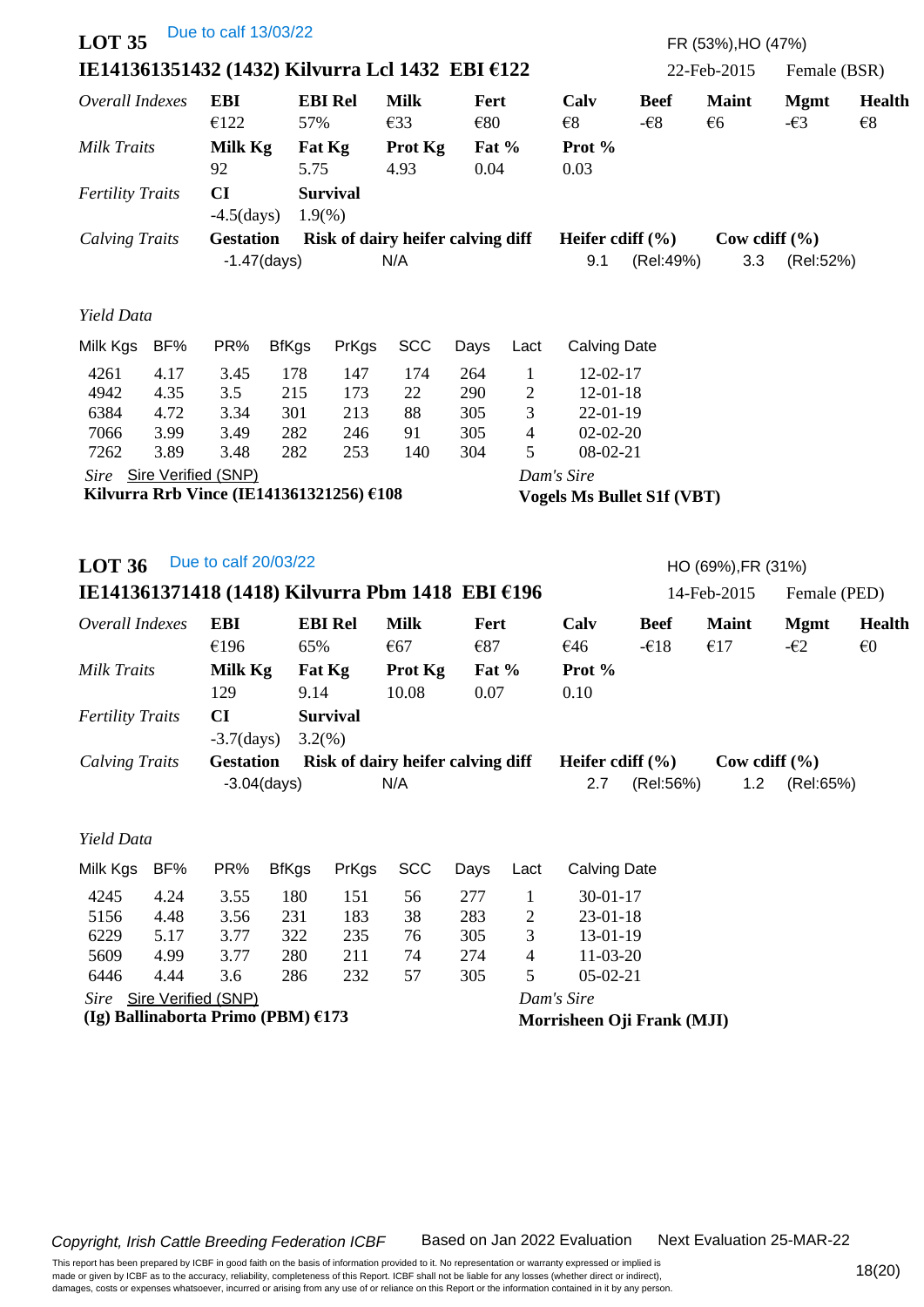| <b>LOT 37</b>           |      |                                          |                |                 |                                                  |               |                |                                     |                       | FR (75%), HO (25%)  |                   |                         |
|-------------------------|------|------------------------------------------|----------------|-----------------|--------------------------------------------------|---------------|----------------|-------------------------------------|-----------------------|---------------------|-------------------|-------------------------|
|                         |      |                                          |                |                 | IE141361311395 (1395) Kilvurra Gzf 1395 EBI €188 |               |                |                                     |                       | 07-Feb-2015         | Female (PED)      |                         |
| Overall Indexes         |      | <b>EBI</b><br>€188                       | 63%            | <b>EBI Rel</b>  | <b>Milk</b><br>€15                               | Fert<br>€128  |                | Calv<br>E22                         | <b>Beef</b><br>$-610$ | <b>Maint</b><br>€15 | <b>Mgmt</b><br>E2 | <b>Health</b><br>€17    |
| Milk Traits             |      | Milk Kg<br>119                           | 8.27           | Fat Kg          | Prot Kg<br>1.46                                  | Fat %<br>0.06 |                | Prot %<br>$-0.04$                   |                       |                     |                   |                         |
| <b>Fertility Traits</b> |      | CI<br>$-7$ (days)                        | 3.1%           | <b>Survival</b> |                                                  |               |                |                                     |                       |                     |                   |                         |
| <b>Calving Traits</b>   |      | <b>Gestation</b>                         |                |                 | Risk of dairy heifer calving diff                |               |                | Heifer cdiff $(\% )$                |                       | Cow cdiff $(\% )$   |                   |                         |
|                         |      |                                          | $-1.87$ (days) |                 | N/A                                              |               |                | 5.9                                 | (Rel:53%)             | 2.2                 | (Rel:61%)         |                         |
| Yield Data              |      |                                          |                |                 |                                                  |               |                |                                     |                       |                     |                   |                         |
| Milk Kgs                | BF%  | PR%                                      | <b>BfKgs</b>   | PrKgs           | <b>SCC</b>                                       | Days          | Lact           | <b>Calving Date</b>                 |                       |                     |                   |                         |
| 4543                    | 4.11 | 3.25                                     | 187            | 148             | 46                                               | 242           | $\mathbf{1}$   | $06-03-17$                          |                       |                     |                   |                         |
| 5798                    | 4.26 | 3.18                                     | 247            | 184             | 37                                               | 267           | $\overline{2}$ | $02 - 02 - 18$                      |                       |                     |                   |                         |
| 6828                    | 5.01 | 3.21                                     | 342            | 219             | 56                                               | 291           | 3              | 15-01-19                            |                       |                     |                   |                         |
| 6847                    | 5.04 | 3.32                                     | 345            | 227             | 56                                               | 305           | $\overline{4}$ | 17-01-20                            |                       |                     |                   |                         |
| 6935                    | 4.46 | 3.09                                     | 309            | 214             | 87                                               | 290           | 5              | $01-02-21$                          |                       |                     |                   |                         |
|                         |      | Sire Sire Verified (SNP)                 |                |                 |                                                  |               |                | Dam's Sire                          |                       |                     |                   |                         |
|                         |      | Blackisle Glenfinnan ET (GZF) €151       |                |                 |                                                  |               |                | <b>Bagworth Cams Ambience (BGZ)</b> |                       |                     |                   |                         |
|                         |      |                                          |                |                 |                                                  |               |                |                                     |                       |                     |                   |                         |
| <b>LOT 38</b>           |      |                                          |                |                 |                                                  |               |                |                                     |                       | FR (56%), HO (44%)  |                   |                         |
|                         |      |                                          |                |                 | IE141361391378 (1378) Kilvurra Lcl 1378 EBI €175 |               |                |                                     |                       | 01-Feb-2015         | Female (BSR)      |                         |
| Overall Indexes         |      | <b>EBI</b>                               |                | <b>EBI Rel</b>  | <b>Milk</b>                                      | <b>Fert</b>   |                | Calv                                | <b>Beef</b>           | <b>Maint</b>        | <b>Mgmt</b>       | <b>Health</b>           |
|                         |      | €175                                     | 59%            |                 | €74                                              | €69           |                | E27                                 | $-\epsilon$ 18        | €24                 | $-\epsilon$ 1     | $\epsilon$ <sup>0</sup> |
| <b>Milk Traits</b>      |      | Milk Kg                                  |                | Fat Kg          | Prot Kg                                          | Fat %         |                | Prot %                              |                       |                     |                   |                         |
|                         |      | 126                                      | 14.33          |                 | 9.42                                             | 0.16          |                | 0.09                                |                       |                     |                   |                         |
| <b>Fertility Traits</b> |      | CI                                       |                | <b>Survival</b> |                                                  |               |                |                                     |                       |                     |                   |                         |
|                         |      | $-3.7$ (days)                            |                | 1.9%            |                                                  |               |                |                                     |                       |                     |                   |                         |
| <b>Calving Traits</b>   |      | <b>Gestation</b>                         |                |                 | Risk of dairy heifer calving diff                |               |                | Heifer cdiff $(\% )$                |                       | Cow cdiff $(\% )$   |                   |                         |
|                         |      | $-2.54$ (days)                           |                |                 | N/A                                              |               |                | 7.4                                 | (Rel:51%)             | 3.1                 | (Rel:53%)         |                         |
| Yield Data              |      |                                          |                |                 |                                                  |               |                |                                     |                       |                     |                   |                         |
| Milk Kgs                | BF%  | PR%                                      | <b>BfKgs</b>   | PrKgs           | <b>SCC</b>                                       | Days          | Lact           | <b>Calving Date</b>                 |                       |                     |                   |                         |
| 4452                    | 4.45 | 3.47                                     | 198            | 154             | 140                                              | 262           | $\mathbf{1}$   | 14-02-17                            |                       |                     |                   |                         |
| 5467                    | 4.64 | 3.68                                     | 254            | 201             | 19                                               | 284           | $\overline{c}$ | $16-01-18$                          |                       |                     |                   |                         |
| 6726                    | 4.48 | 3.6                                      | 301            | 242             | 45                                               | 300           | 3              | 13-01-19                            |                       |                     |                   |                         |
| 6417                    | 5    | 3.78                                     | 321            | 243             | 94                                               | 305           | 4              | 18-01-20                            |                       |                     |                   |                         |
| 6238                    | 4.44 | 3.62                                     | 277            | 226             | 242                                              | 273           | 5              | 11-03-21                            |                       |                     |                   |                         |
|                         |      | Sire Sire Verified (SNP)                 |                |                 |                                                  |               |                | Dam's Sire                          |                       |                     |                   |                         |
|                         |      | Kilvurra Rrb Vince (IE141361321256) €108 |                |                 |                                                  |               |                | Hazael Mn Sweetdream S2f (HZS)      |                       |                     |                   |                         |
|                         |      |                                          |                |                 |                                                  |               |                |                                     |                       |                     |                   |                         |

Next Evaluation 25-MAR-22